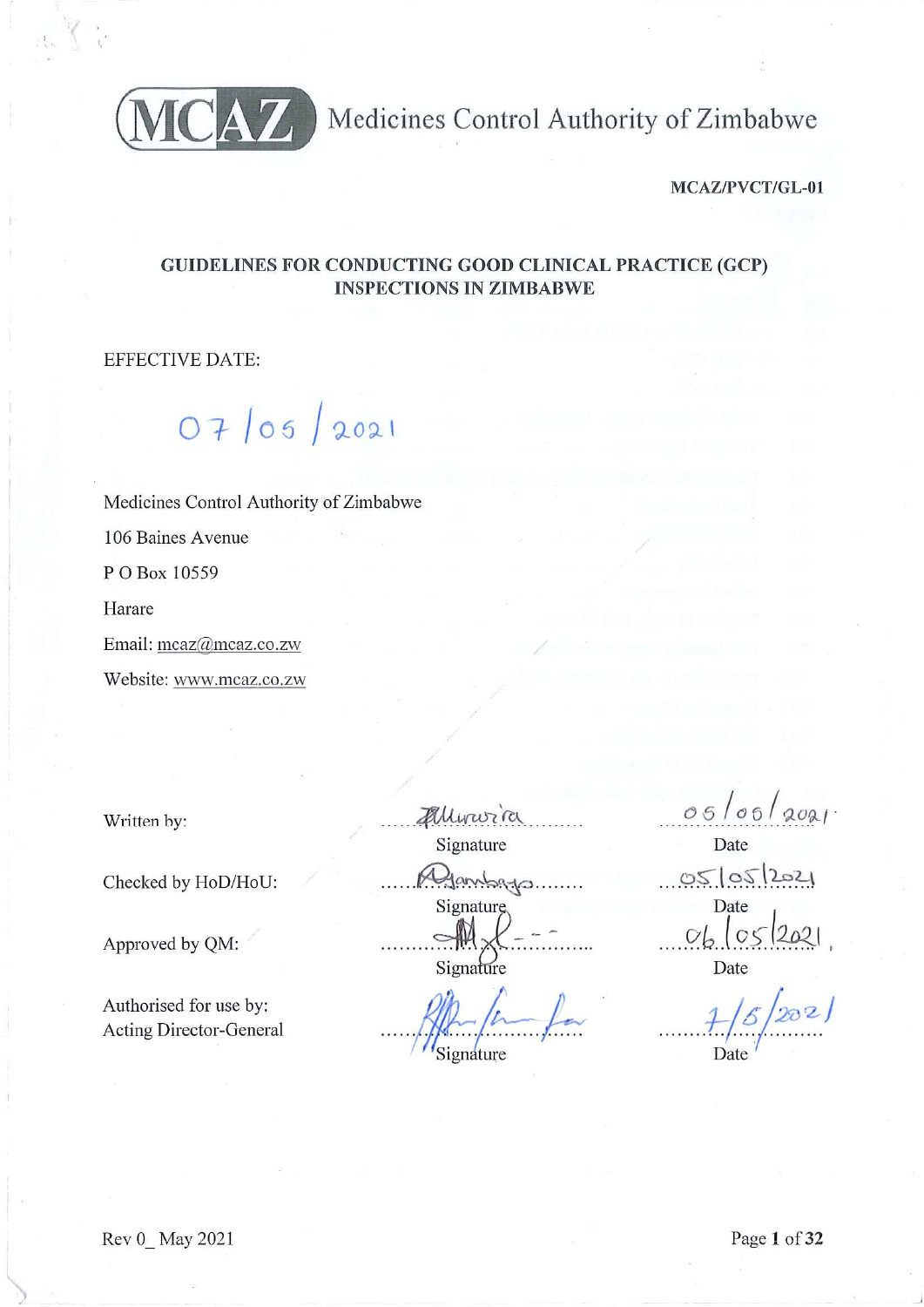# **CONTENTS**

| 1.0  |  |
|------|--|
| 2.0  |  |
| 3.0  |  |
| 4.0  |  |
| 5.0  |  |
| 5.1  |  |
| 5.2  |  |
| 5.3  |  |
| 5.4  |  |
| 5.5  |  |
| 5.6  |  |
| 5.7  |  |
| 5.8  |  |
| 5.9  |  |
| 5.10 |  |
| 5.11 |  |
| 5.12 |  |
| 5.13 |  |
| 6.0  |  |
| 7.0  |  |
|      |  |
|      |  |
|      |  |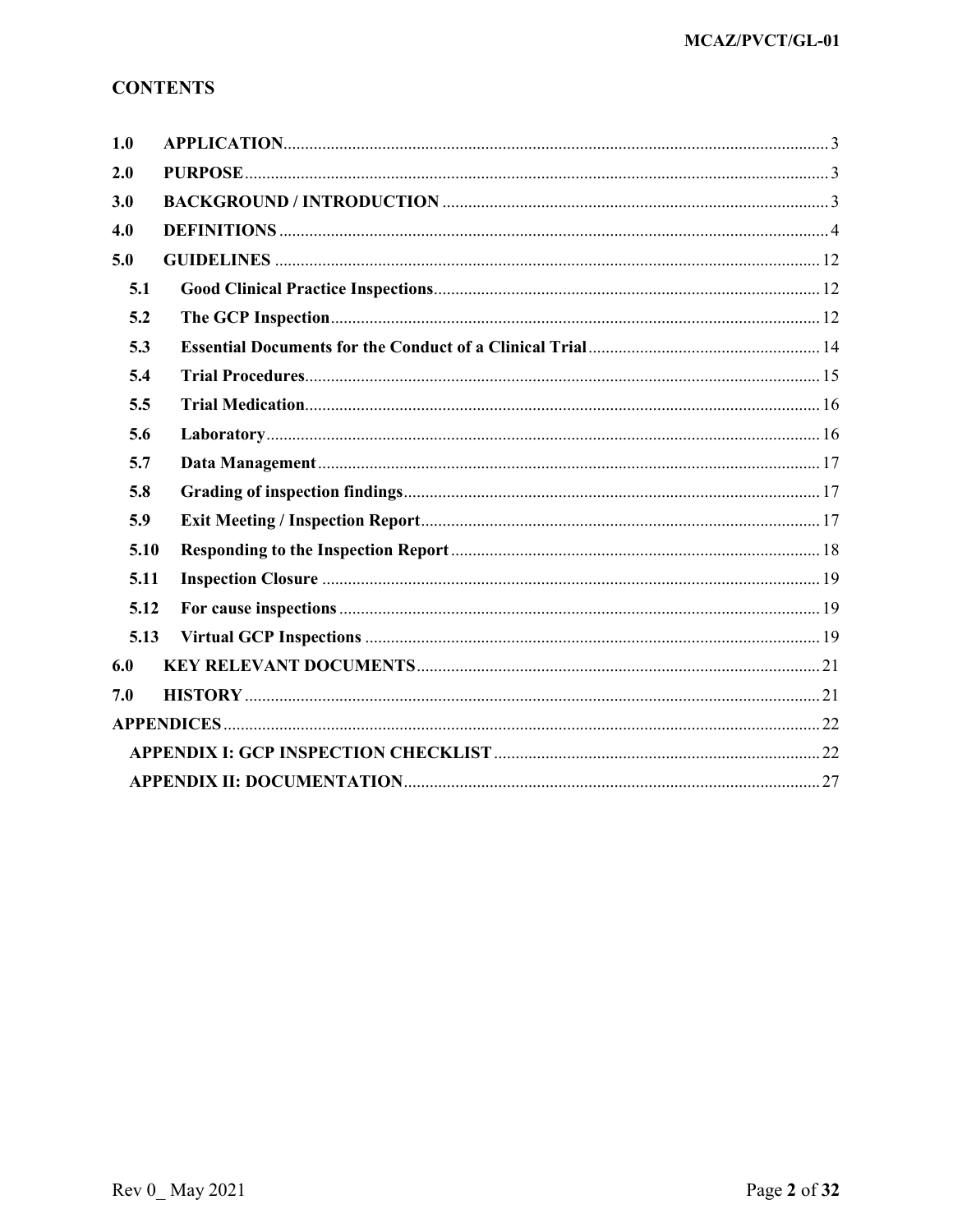#### <span id="page-2-0"></span>**1.0 APPLICATION**

The Guidelines for Good Clinical Practice (GCP) Inspection guidelines are for use by MCAZ inspectors and approved clinical trials' study team in Zimbabwe, who require guidance on how inspections are conducted.

#### <span id="page-2-1"></span>**2.0 PURPOSE**

The Medicines Control Authority of Zimbabwe (MCAZ) has developed the guidelines for regulating the conduct of inspections in clinical trials in human participants in line with the Medicines Allied Substance Control Act (MASCA) Chapter 15:03, Statutory Instrument (SI 150) and other local and international requirements. To achieve compliance, this guideline should be used in conjunction with the Guidelines for Good Clinical Trial Practice in Zimbabwe including other local and international GCP standard requirements.

#### <span id="page-2-2"></span>**3.0 BACKGROUND / INTRODUCTION**

Good Clinical Practice (GCP) is an international ethical and scientific quality standard for designing, conducting, recording, and reporting trials that involve the participation of human subjects. Compliance with this standard provides public assurance that the rights, safety, and well-being of trial subjects are protected, consistent with the principles that have their origin in the Declaration of Helsinki, and that the clinical trial data are credible.

This guideline sets out the good clinical trial practice that should be followed by applicants and researchers during inspections of **clinical studies in humans** involving the use of registered and unregistered medical products in Zimbabwe, in line with the mandate of Authority to process clinical trial applications, monitor clinical trials from start to finish in accordance with MASCA Chapter 15:03, SI 150. For further information refer to the MASCA [Chapter 15:03], MASCA Statutory Instrument SI 150, Clinical Trial Application Guideline, and Pharmacy Guidelines for Investigational Products available on MCAZ website [www.mcaz.co.zw](http://www.mcaz.co.zw/)

The guidelines were derived from the International Conference on Harmonization Good Clinical Practice (ICH GCP) and from the International Ethical Guidelines for Biomedical Research involving human subjects prepared by the Council for International Organizations of Medical Sciences (CIOMS) in collaboration with World Health Organization (WHO 2002). It is therefore in line with international best practices as well as the WHO- African Vaccine Regulatory Forum (AVAREF) GCP inspection guidelines.

This guidance should be read in conjunction with other local and international Clinical trial regulations, WHO guidelines and ICH guidance documents relevant to the conduct of clinical trials (e.g., E2A (clinical safety data management), E3 (clinical study reporting), Integrated Addendum to ICH E6(R1): Guideline for Good Clinical Practice E6(R2), E7 (geriatric populations), E8 (general considerations for clinical trials), E9 (statistical principles), and E11 (paediatric populations).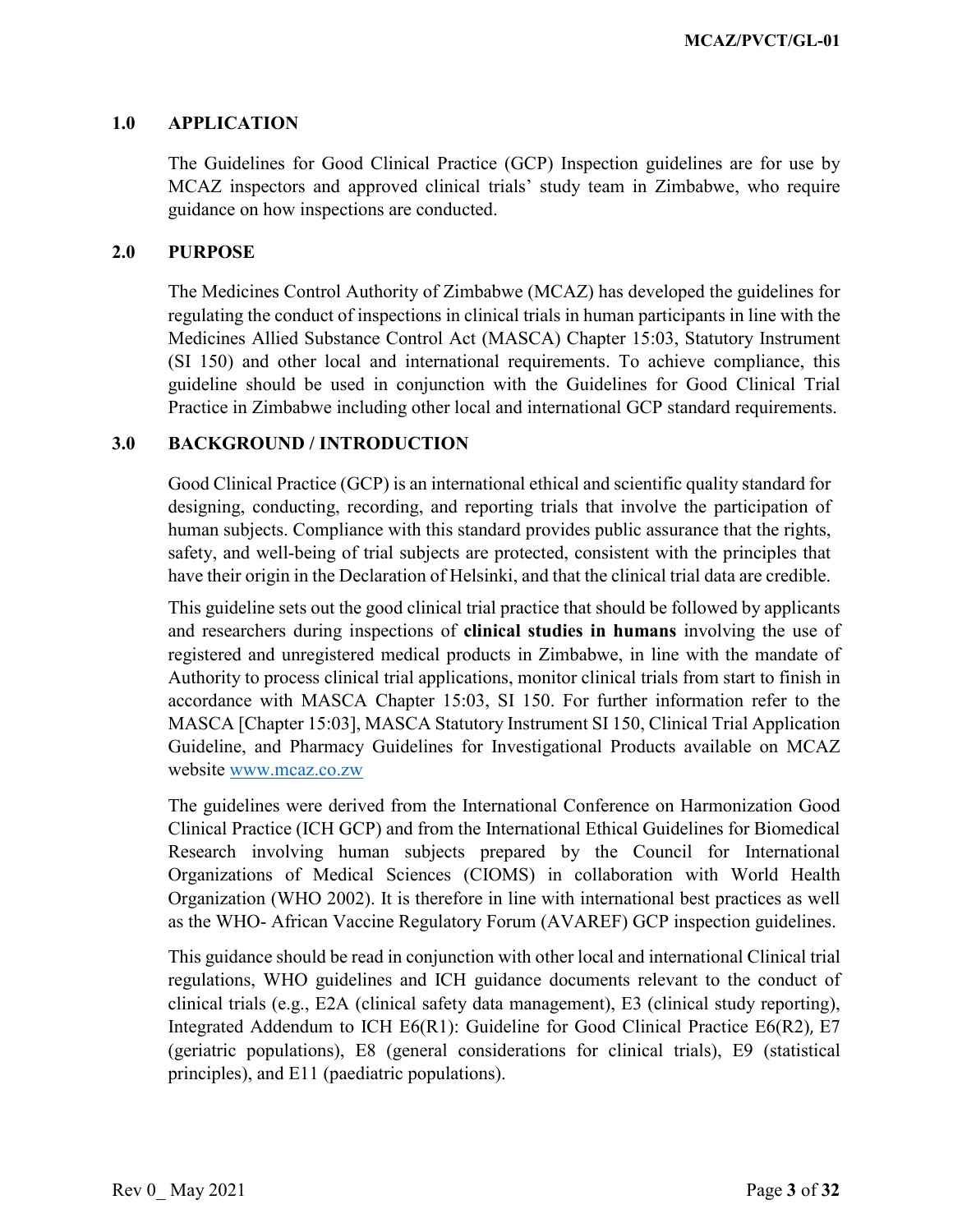#### <span id="page-3-0"></span>**4.0 DEFINITIONS**

- **4.1 Serious Adverse Events (SAE):** Any untoward medical occurrence that at any dose results in death, is life threatening, requires inpatient hospitalization or prolongation of existing hospitalization, results in persistent or significant disability/incapacity or is a congenital anomaly/birth defect (ICH definition 1997).
- **4.2 Amendment (to clinical trial protocol):** A written description of a change(s) to or formal clarification of a protocol.
- **4.3 Applicable Regulatory Requirements:** Any law(s) and regulation(s) addressing the conduct of clinical trials of investigational products and medical products.
- **4.4 Audit (of a trial):** A systematic and independent examination of trial-related activities and documents to determine whether the evaluated trial-related activities were conducted, and the data were recorded, analyzed, and accurately reported according to the protocol, sponsor's standard operating procedures (SOPs), good clinical practice (GCP), and the applicable regulatory requirement(s)..
- **4.5 Audit certificate:** A declaration of confirmation by the auditor than an audit has taken place.
- **4.6 Audit Report:** A written evaluation by the sponsor's auditor of the results of the audit.
- **4.7 Audit Trail:** Documentation that allows reconstruction of the course of events.
- **4.8 Blinding/Masking:** A procedure in which one or more parties to the trial are kept unaware of the treatment assignment(s). Single-blinding usually refers to the participant(s) being unaware and double-blinding usually refers to the participant(s), investigator(s), and monitor and, in some cases, data analyst(s) being unaware of the treatment assignment(s).
- **4.9 Case Report Form (CRF):** A printed, optical or electronic document designed to record all of the protocol required information. There should be assurance of accurate input and presentation and it should allow verification.
- **4.10 Certified Copy:** A paper or electronic copy of the original record that has been verified (e.g., by a dated signature) or has been generated through a validated process to produce an exact copy having all of the same attributes and information as the original.
- **4.11 Clinical Trial [MASCA]:** Is defined in the Medicines and Allied Substances Control Act [Chapter 15:03] as follows: "A systematic study in human beings or animals in order to establish the efficacy of, or to discover or verify the effects or adverse reactions of medicines, and includes a study of the absorption, distribution, metabolism and excretion of medicines". This also includes any trial for vaccines/biologics or unregistered/registered product, and academic medicines studies in humans by undergraduate and/or postgraduate students in partial fulfilment of academic requirements, and 'off label use'. If in doubt please consult MCAZ on whether a study constitutes a clinical trial or not in terms of MASCA Chapter 15:03.
- **4.12 Clinical Trial [ICH: E6 (R2)]:** Any investigation in human subjects intended to discover or verify the clinical, pharmacological and/or other pharmacodynamic effects of an investigational product(s), and/or to identify any adverse reactions to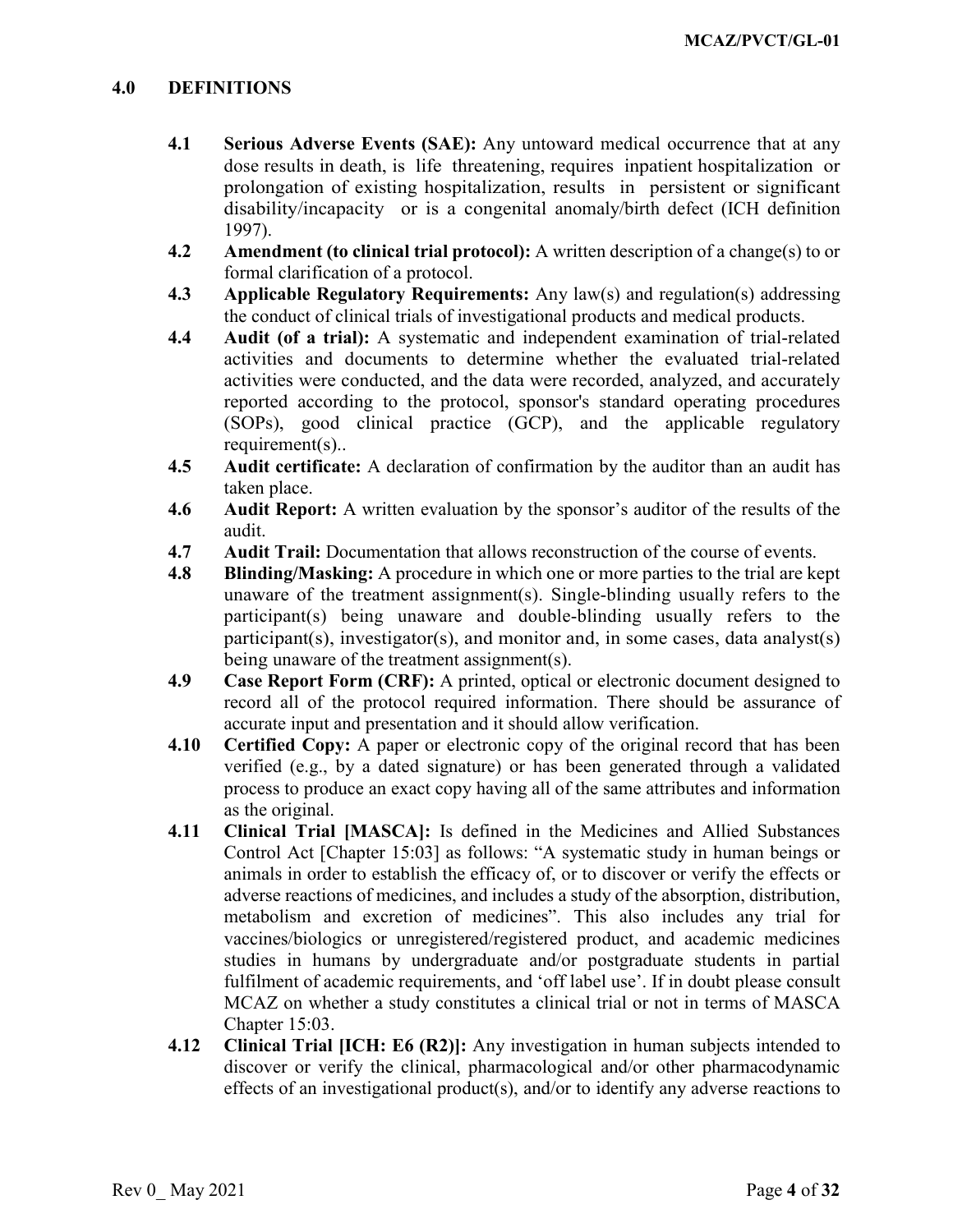an investigational product(s), and/or to study absorption, distribution, metabolism, and excretion of an investigational product(s) with the object of ascertaining its safety and/or efficacy. The terms clinical trial and clinical study are synonymous.

- **4.13 Compliance (in relation to clinical trials):** Adherence to all the trial-related requirements, Good Clinical Practice (GCP) requirements, and the applicable regulatory requirements.
- **4.14 Confidentiality:** Prevention of disclosure, to other than authorized individuals, of a sponsor's proprietary information or of a participant's identity and/or medical records.
- **4.15 Contract:** A written, dated and signed agreement between the investigator(s), institutions and sponsor that sets out any arrangements on delegation and distribution of tasks and obligations and if appropriate on financial matters. The protocol may serve as a basis for a contract.
- **4.16 Co-ordinating Investigator:** An investigator assigned the responsibility for the co-ordination of investigators at different centers participating in a multicenter trial.
- **4.17 Contract Research Organization (CRO):** A scientific body (commercial or academic) contracted by a sponsor to perform some of the sponsors trial related duties and function
- **4.18 Direct Access:** Permission to examine, analyze, verify and reproduce any records and reports that are important to evaluation of a clinical trial. Any party with direct access should take reasonable precautions to maintain confidentiality of participants' identities and sponsor's proprietary information.
- **4.19 Documentation:** All records in any form (written, electronic, magnetic optical records, scans, x-rays and electrocardiograms and others) that describe or records the methods, conduct, and/or results of a trial, the factors affecting a trial and the actions taken. These include the protocol, copies of submissions and approval from MCAZ, investigators Curriculum Vitae, consent forms, monitor reports, audit certificates, reference ranges, raw data, laboratory results, completed CRF and the final report.
- **4.20 Essential Documents:** Documents which individually and collectively permit evaluation of the conduct of a study and the quality of data produced.
- **4.21 Ethics Committee:** An independent body consisting of medical, scientific, legal, and religious and consumer group representatives whose responsibility is to verify that the rights, safety, and well-being of human participants involved in a trial are protected. An Ethics Committee provides public assurance of that protection by, among other things, reviewing and approving/providing favourable opinion on the trial protocol, the suitability of the investigators, facilities and the methods and material to be used in obtaining and documenting informed consent of the trial participants. The Committee is independent of the investigator, sponsor and relevant authorities. Ethical Committee may also be referred to as Institutional Review Board (IRB).
- **4.22 Good Clinical Practice (GCP):** Good Clinical Practice (GCP) is an international ethical and scientific quality standard for designing, conducting, recording and reporting trials that involve the participation of human subjects. Compliance with this standard provides public assurance that the rights, safety, and well-being of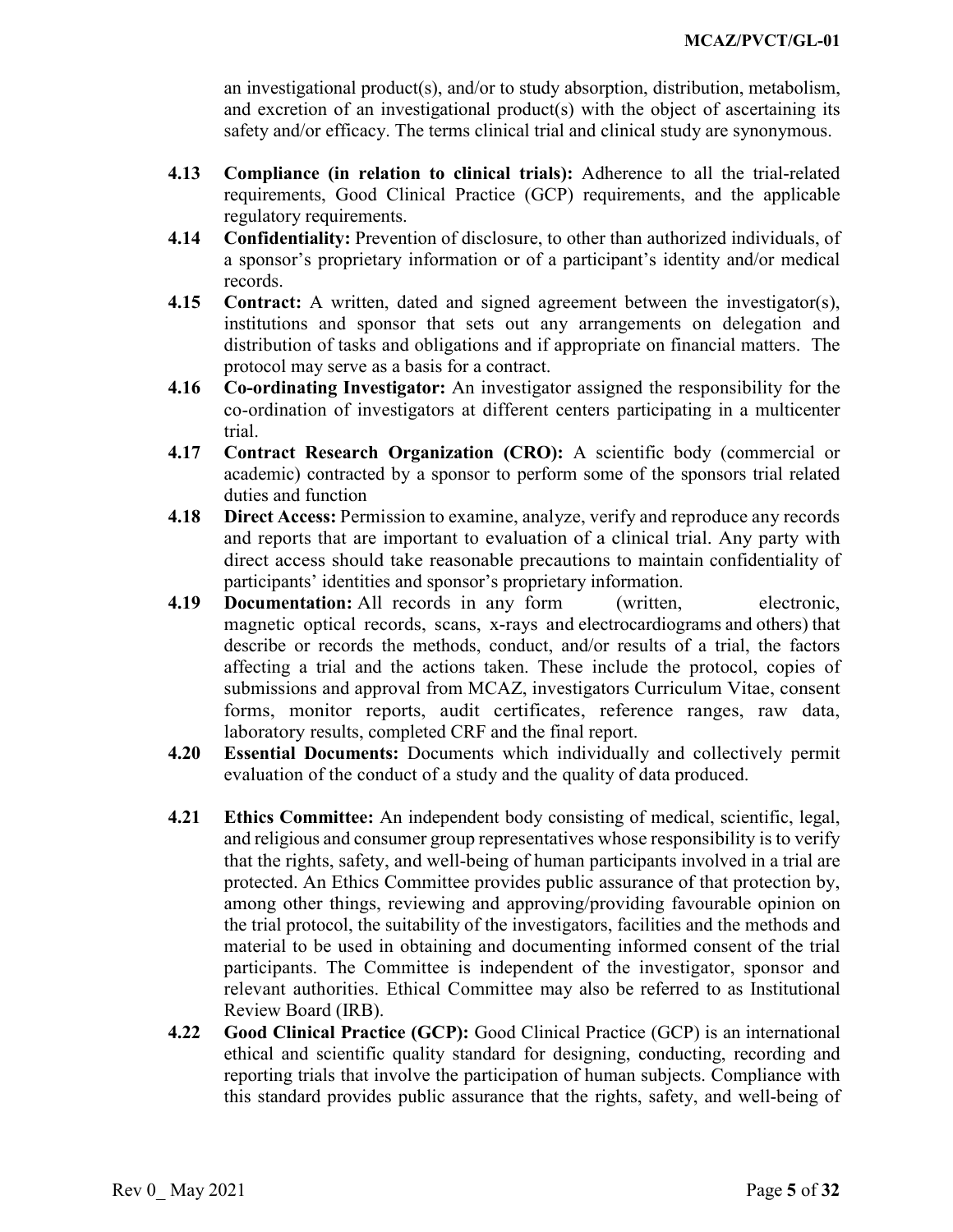trial subjects are protected, consistent with the principles that have their origin in the Declaration of Helsinki, and that the clinical trial data are credible. ICHE6 (R2)

### **4.23 Good Clinical Practice (GCP) Grading:**

- **4.23.1 Minor:** These are conditions, practices or processes that would not be expected to adversely affect the right, safety or well-being of the subjects and/or the quality and integrity of data. Observations classified as minor, indicate the need for improvement of conditions, practices and processes. Many minor observations might indicate a bad quality and the sum might be equal to a major finding with its consequences.
- **4.23.2 Major:** These are conditions, practices or processes that might adversely affect the rights, safety, or wellbeing of the subjects and/or the quality and integrity of data. Major observations are serious findings and are direct violations of GCP principles. Possible consequences may include data being rejected and/or legal action required. Observations classified as major, may include a pattern of deviations and/or numerous minor observations.
- **4.23.3 Critical:** These are conditions, practices or processes that adversely affect the rights, safety, or wellbeing of the subjects and/or the quality and integrity of data. Critical observations are considered to be totally unacceptable and possible consequences.
- **4.24 Good Manufacturing Practice (GMP):** That part of pharmaceutical quality assurance which ensures that products are consistently produced and controlled to the quality standards appropriate for their intended use and as required by the product specification.
- **4.25 Good Laboratory Practice (GLP):** The principles of [Good Laboratory](https://www.ema.europa.eu/en/glossary/good-laboratory-practice)  [Practice](https://www.ema.europa.eu/en/glossary/good-laboratory-practice) (GLP) define a set of rules and criteria for a quality system concerned with the organisational process and the conditions under which clinical, non-clinical health and environmental safety studies are planned, performed, monitored, recorded, reported and archived.
- **4.26 Independent Data-Monitoring Committee (IDMC) / Data and Safety Monitoring Board (DSMB) / Safety Monitoring Committee (SMC) or Data Monitoring Committee (DMC):** An independent data-monitoring committee that may be established by the sponsor to assess at intervals the progress of a clinical, the safety data, and the critical efficacy endpoints, and to recommend to the sponsor whether to continue, modify, or stop a trial.
- **4.27 Impartial Witness:** A person, who is independent of the trial, who cannot be unfairly influenced by people involved with the trial, who attends the informed consent process if the participant or the participant's legally acceptable representative cannot read, and who reads the informed consent form and any other written information supplied to the participant.
- **4.28 Informed Consent:** A process by which a participant voluntarily confirms his or her willingness to participate in a particular trial, after having been informed of all aspects of the trial that are relevant to the subject's decision to participate and includes the objectives, potential benefits, risks and inconveniences, and the participant's rights and responsibilities. Informed consent is documented by means of a written, signed and dated informed consent form.
- **4.29 Inspection and/or GCP inspection:** The act by a regulatory authority(ies) of conducting an official review of documents, facilities, records, and any other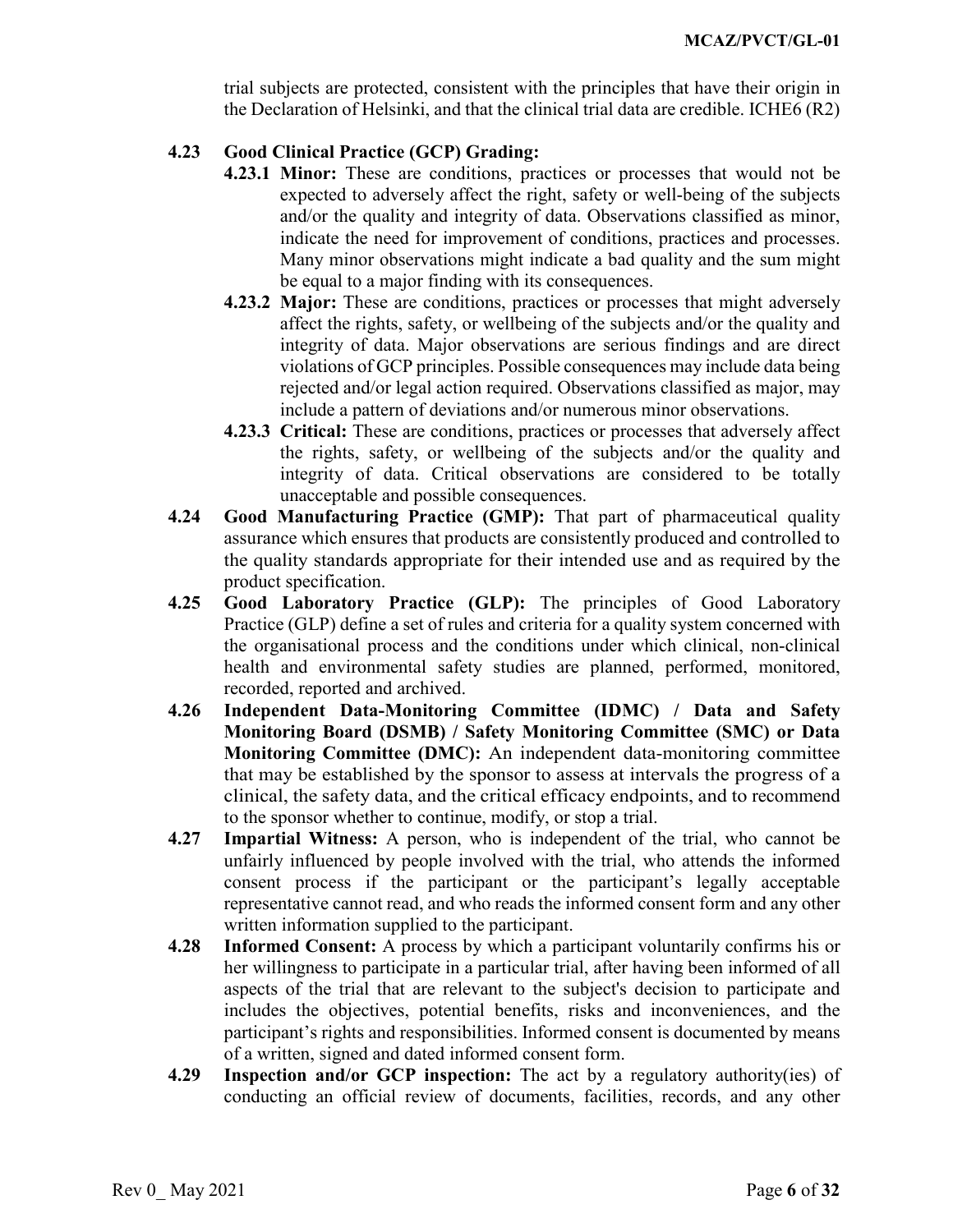resources that are deemed by the authority(ies) to be related to the clinical trial and that may be located at the site of the trial, at the sponsor's and/or contract research organisation's (CROs) facilities, or at other establishments deemed appropriate by the regulatory authority(ies).

- **4.30 Institution (medical):** Any public or private entity or agency or medical or dental facility where clinical trials are conducted.
- **4.31 Investigator:** An individual responsible for the conduct of the clinical trial at a trial site. If it is conducted by a team of investigators at a trial site, the leader of the team may be called principal investigator (see definition below).
- **4.32 Investigators Brochure:** A compilation of the clinical and nonclinical data on the investigational product(s) that is relevant to the study of the investigational product(s) in human subjects There should be adequate data to justify the nature, scale and duration of the proposed trial.
- **4.33 Investigational Product:** A pharmaceutical form of an active ingredient or placebo being tested or used as a reference in a clinical trial including a product with a marketing authorisation when used or assembled in a way different from the approved form, or when used for an unapproved indication or when used to gain further information about an approved use.
- **4.34 Investigator's Brochure:** A compilation of the clinical and nonclinical data on the investigational product(s) which is relevant to the study of the investigational product(s) in human participants.
- **4.35 Joint review:** This process involves a joint assessment of the application by the Authority (MCAZ) with the relevant ECs/IRBs and other receiving national drug regulatory agencies.
- **4.36 Monitor:** A person appointed by the sponsor or CRO to oversee the progress of a clinical trial and of ensuring that it is conducted, recorded and reported in accordance with the SOP's, GCP and the applicable regulatory requirements.
- **4.37 Monitoring Plan:** A description of the methods, responsibilities and requirements for monitoring the trial.
- **4.38 Multicenter Trial:** A clinical trial conducted according to one single protocol but at more than one site. It is carried out by more than one investigator.
- **4.39 Nonclinical Study:** Biomedical studies not performed on human subjects.
- **4.40 Pandemic:** an emergency occurring worldwide or over a wide area crossing international boundaries and affecting a large number of people The act by a regulatory authority(ies) of conducting an official review of documents, facilities, records, and any other resources that are deemed by the authority(ies) to be related to the clinical trial and that may be located at the site of the trial, at the sponsor's and/or contract research organisation's (CROs) facilities, or at other establishments deemed appropriate by the regulatory authority(ies).
- **4.41 Participant Identification Code:** A unique identifier assigned by the investigator to each trial participant to protect the participant's identity and used in lieu of the participant's name when the investigator reports adverse events and/or other trial related data.
- **4.42 Participant /Trial participant:** An individual who participates in a clinical trial, either as a recipient of the investigational product(s) or as a control.
- **4.43 Principal Investigator:** A person responsible for the conduct of the clinical trial at a trial site who is a medical practitioner, or dentist or other qualified person, resident in the country and a member of good standing of a professional medical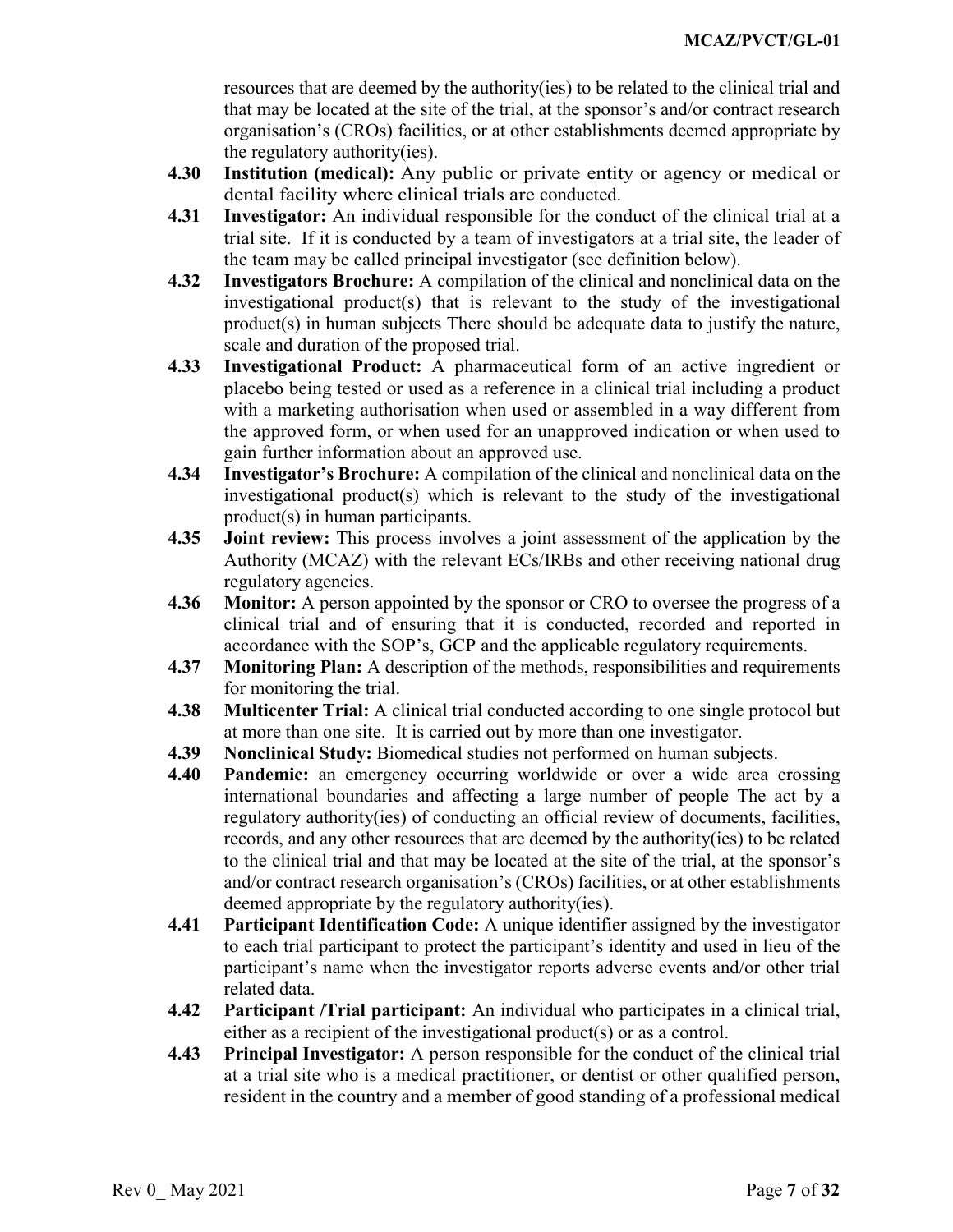association. If a team of investigators at a trial site conducts a trial, the principal investigator is the responsible leader of the team.

- **4.44 Protocol:** A document that describes the objective(s), design, methodology, statistical considerations and the organization of a trial. The protocol usually also gives the background and rationale for the trial, but these could be provided in other protocol referenced documents.
- **4.45 Quality Management System:** The sponsor should implement a system to manage quality throughout all stages of the trial process. Sponsors should focus on trial activities essential to ensuring human subject protection and the reliability of trial results. Quality management includes the design of efficient clinical trial protocols and tools and procedures for data collection and processing, as well as the collection of information that is essential to decision making. The methods used to assure and control the quality of the trial should be proportionate to the risks inherent in the trial and the importance of the information collected. The sponsor should ensure that all aspects of the trial are operationally feasible and should avoid unnecessary complexity, procedures, and data collection. Protocols, case report forms, and other operational documents should be clear, concise, and consistent. The quality management system should use a risk-based approach as described below.
	- **4.45.1 Critical Process and Data Identification:** During protocol development, the sponsor should identify those processes and data that are critical to ensure human subject protection and the reliability of trial results.
	- **4.45.2 Risk Identification:** The sponsor should identify risks to critical trial processes and data. Risks should be considered at both the system level (e.g., standard operating procedures, computerized systems, personnel) and clinical trial level (e.g., trial design, data collection, informed consent process).
	- **4.45.3 Risk Evaluation:** The sponsor should evaluate the identified risks against existing risk controls by considering:
		- i. The likelihood of errors occurring.
	- ii. The extent to which such errors would be detectable.
	- iii. The impact of such errors on human subject protection and reliability of trial results.
	- **4.45.4 Risk Control:** The sponsor should decide which risks to reduce and/or which risks to accept. The approach used to reduce risk to an acceptable level should be proportionate to the significance of the risk. Risk reduction activities may be incorporated in protocol design and implementation, monitoring plans, agreements between parties defining roles and responsibilities, systematic safeguards to ensure adherence to standard operating procedures, and training in processes and procedures. Predefined quality tolerance limit should be established, taking into consideration the medical and statistical characteristics of the variables as well as the statistical design of the trial, to identify systematic issues that can impact subject safety or reliability of trial  $-$  ICHE6 (R2) Integrated Addendum to ICH E6(R1): Guideline for Good Clinical Practice 22 results. Detection of deviations from the predefined quality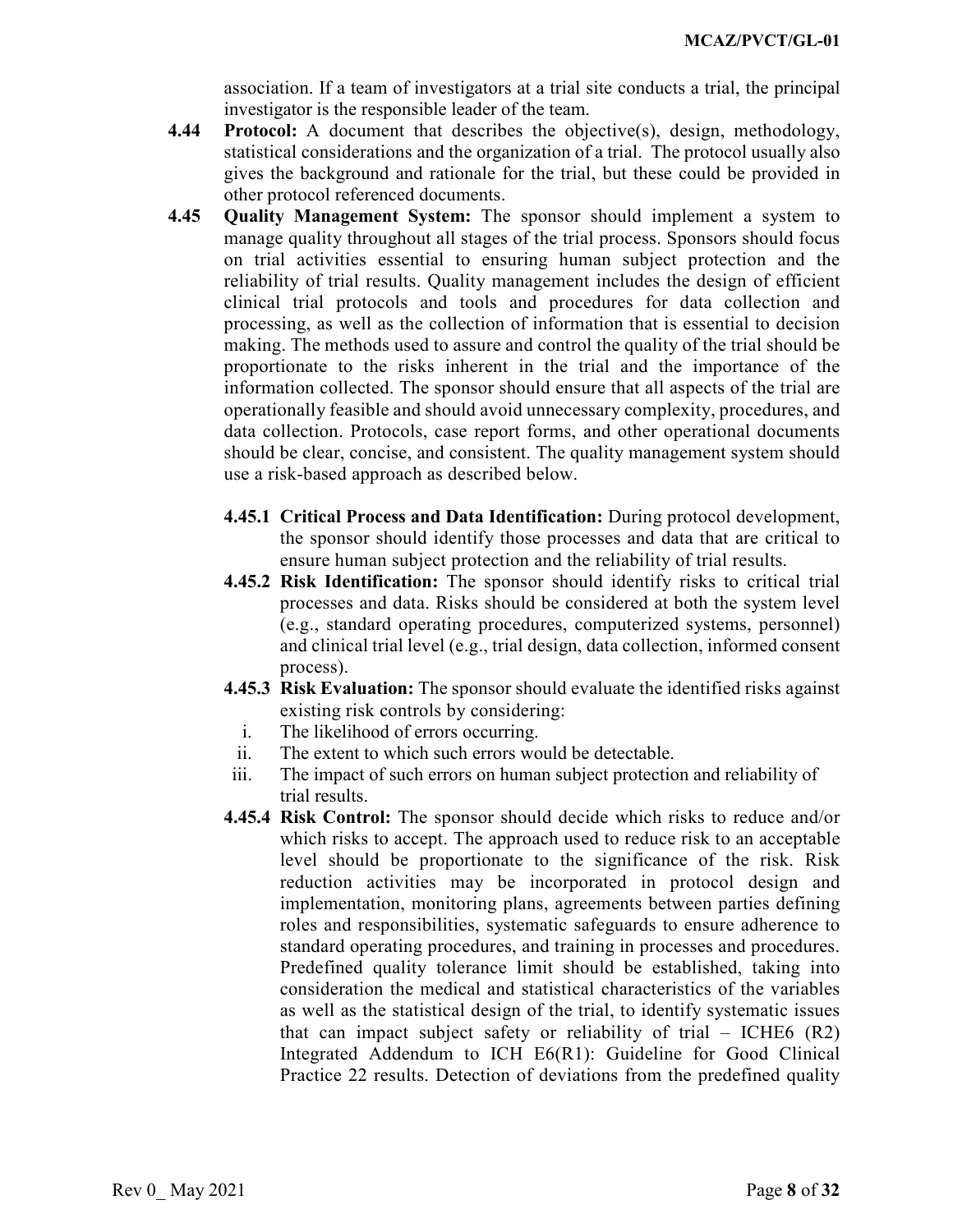tolerance limits should trigger an evaluation to determine if action is needed.

- **4.45.5 Risk Communication:** The sponsor should document quality management activities. The sponsor should communicate quality management activities to those who are involved in or affected by such activities, to facilitate risk review and continual improvement during clinical trial execution.
- **4.45.6 Risk Review** The sponsor should periodically review risk control measures to ascertain whether the implemented quality management activities remain effective and relevant, taking into account emerging knowledge and experience.
- **4.45.7 Risk Reporting** The sponsor should describe the quality management approach implemented in the trial and summarize important deviations from the predefined quality tolerance limits and remedial actions taken in the clinical study report (ICH E3, Section 9.6 Data Quality Assurance).
- **4.46 Quality Assurance (QA):** All those planned and systematic actions that are established to ensure that the trial is performed, and the data are generated, documented (recorded), and reported in compliance with GCP and the applicable regulatory requirement(s).
- **4.47 Quality Control (QC):** The operational techniques and activities undertaken within the quality assurance system to verify that the requirements for quality of the trial-related activities have been fulfilled.
- **4.48 Randomization:** The process of assigning trial participants to treatment or control groups using an element of chance to determine the assignments in order to reduce bias.
- **4.49 Raw Data:** Original and certified copies of documents, data and records (e.g. hospital records, clinical and office charts, laboratory notes, memoranda, pharmacy dispensing records, recordings from automated instruments, X-rays, microfilm) related to a clinical trial.
- **4.50 Records and Reports:** The investigator/institution should maintain adequate and accurate source documents and trial records that include all pertinent observations on each of the site's trial subjects. Source data should be attributable, legible, contemporaneous, original, accurate, and complete. Changes to source data should be traceable, should not obscure the original entry, and should be explained if necessary (e.g., via an audit trail).
- **4.51 Regulatory Authorities:** Bodies having the power to regulate. In the ICH GCP guidance, the expression "Regulatory Authorities" includes the authorities that review submitted clinical data and those that conduct inspections. These bodies are sometimes referred to as competent authorities.
- **4.52 Virtual GCP inspection:** the process of conducting inspections at a distance/virtually, supported by technology for communicating, sharing, reviewing, and developing documents and accessing systems, without the inspectors being physically present at the sites where the activities subject to an inspection have taken place / where the inspection would routinely be hosted".
- **4.53 Source Data:** All information in original records and certified copies of original records of clinical findings, observations, or other activities in a clinical trial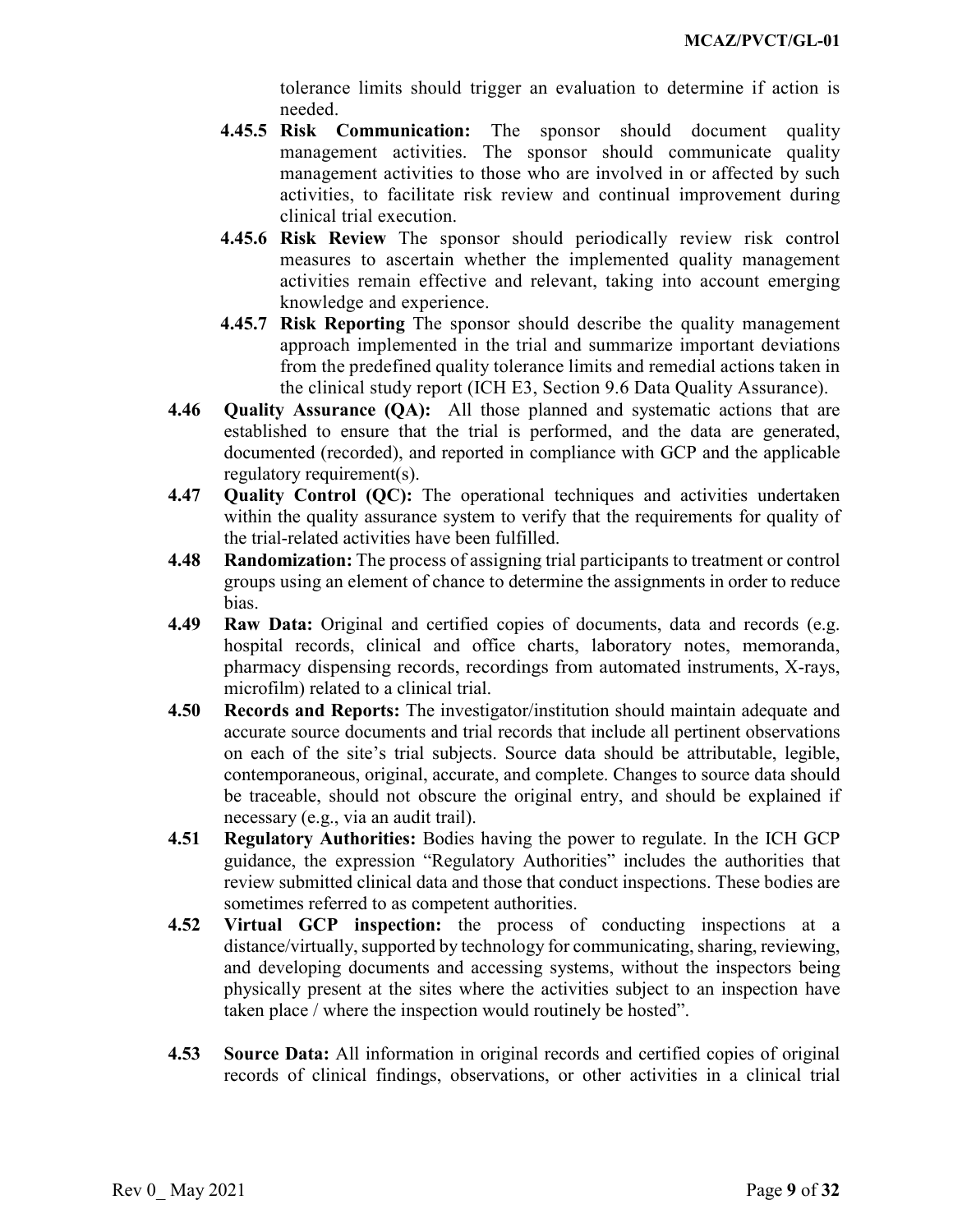necessary for the reconstruction an evaluation of the trial. Source data are contained in source documents (original records or certified copies).

- **4.54 Source Document:** Original documents, data, and records (e.g., hospital records, clinical and office charts, laboratory notes, memoranda, subjects' diaries or evaluation checklists, pharmacy dispensing records, recorded data from automated instruments, copies or transcriptions certified after verification as being accurate copies, microfiches, photographic negatives, microfilm or magnetic media, x-rays, subject files, and records kept at the pharmacy, at the laboratories and at medicotechnical departments involved in the clinical trial).
- **4.54 Sponsor:** An individual, company, institution or organisation which takes responsibility for the initiation, management and/or financing of a trial.
- **4.55 Standard Operating Procedure (SOP):** A detailed, written instruction for the management of clinical trial. They provide a framework enabling the efficient implementation and performance of all the functions and activities for a particular trial.
- **4.56 Sub-investigator:** Any individual member of the clinical trial team designated and supervised by the investigator at a trial site to perform critical trial-related procedures and/or to make important trial-related decisions (e.g., associates, residents, research fellows). See also Investigator.
- **4.57 Subject Identification Code:** A unique identifier assigned by the investigator to each trial subject to protect the subject's identity and used in lieu of the subject's name when the investigator reports adverse events and/or other trial-related data.
- **4.58 Trial Master File (TMF):** Trial Master File (TMF) is the name of the collection of trial documents that GCP requires must be present before, during, and after the trial. The purpose of the collection of the essential documents is subsequently to be able to evaluate a clinical trial's implementation and the quality of data, and thus evaluate compliance with GCP guideline including applicable law. The TMF maybe electronic (eTMF) and must include "any documentation that facilitates reconstructing and evaluating the trial conduct, as part of the TMF" such as completed forms, checklists and reports, generated from following quality system procedures; assay method validation report for analysis of IMP or metabolite(s) in clinical samples; documentation to demonstrate validation of trial-specific builds of computer systems. Thus, it includes not just the core documents themselves, but any supporting document that shows the study quality system was followed.
- **4.59 Trial Site:** The location(s) where trial-related activities are actually conducted.
- **4.60 Unexpected Adverse Drug Reaction:** An adverse reaction, the nature or severity of which is not consistent with the applicable product information (e.g., Investigator's Brochure for an unapproved investigational product or package insert/summary of product characteristics for an approved product). (See the ICH Guidance for Clinical Safety Data Management: Definitions and Standards for Expedited Reporting.)
- **4.61 Validation of Computerized Systems:** A process of establishing and documenting that the specified requirements of a computerized system can be consistently fulfilled from design until decommissioning of the system or transition to a new system. The approach to validation should be based on a risk assessment that takes into consideration the intended use of the system and the potential of the system to affect human subject protection and reliability of trial results.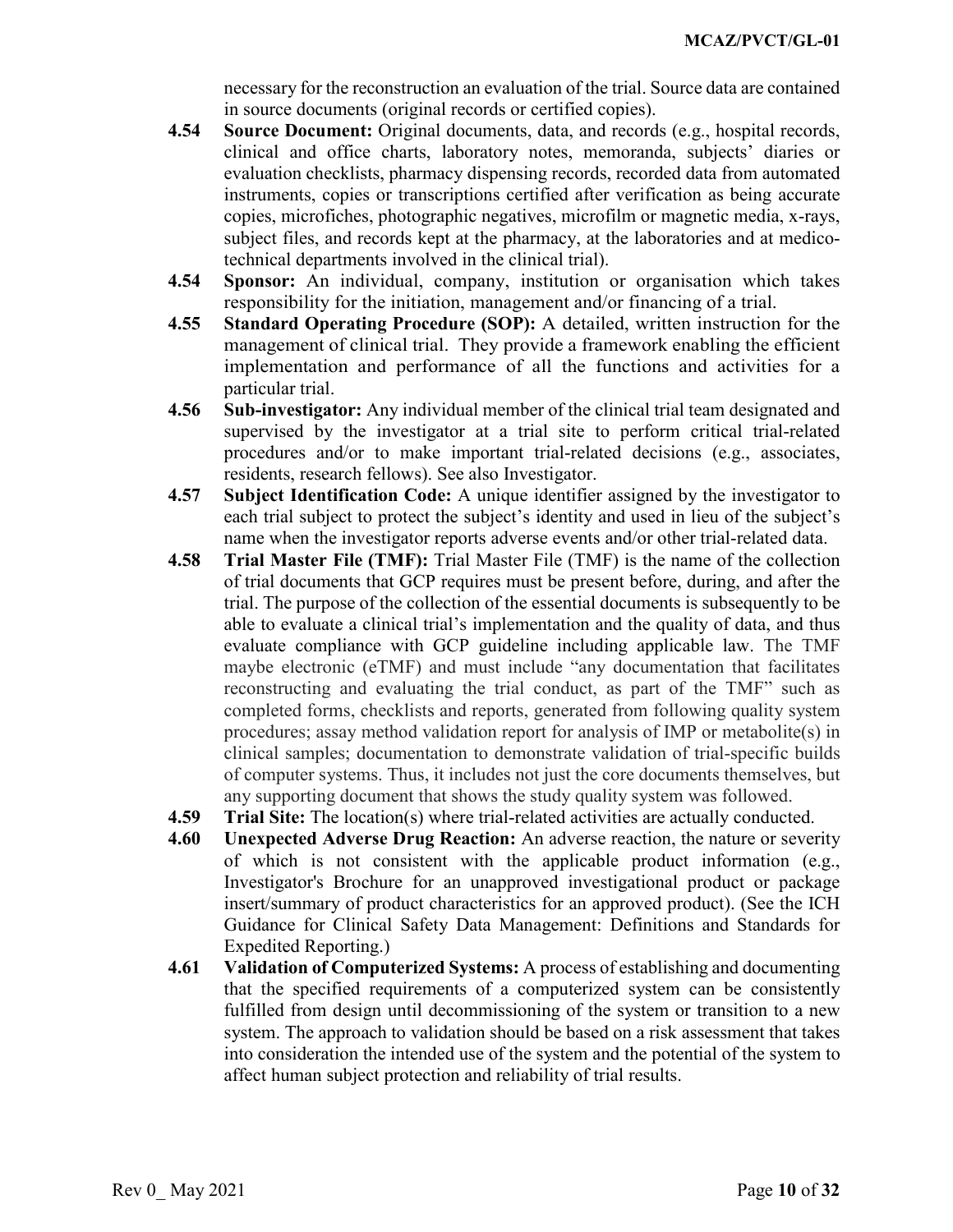- **4.62 Vulnerable Subjects:** Individuals whose willingness to volunteer in a clinical trial may be unduly influenced by the expectation, whether justified or not, of benefits associated with participation, or of a retaliatory response from senior members of a hierarchy in case of refusal to participate. Examples are members of a group with a hierarchical structure, such as medical, pharmacy, dental, and nursing students, subordinate hospital and laboratory personnel, employees of the pharmaceutical industry, members of the armed forces, and persons kept in detention. Other vulnerable subjects include patients with incurable diseases, persons in nursing homes, unemployed or impoverished persons, patients in emergency situations, ethnic minority groups, homeless persons, nomads, refugees, minors, and those incapable of giving consent.
- **4.63 Well-being (of the trial participants):** The physical and mental integrity of the participants participating in a clinical trial.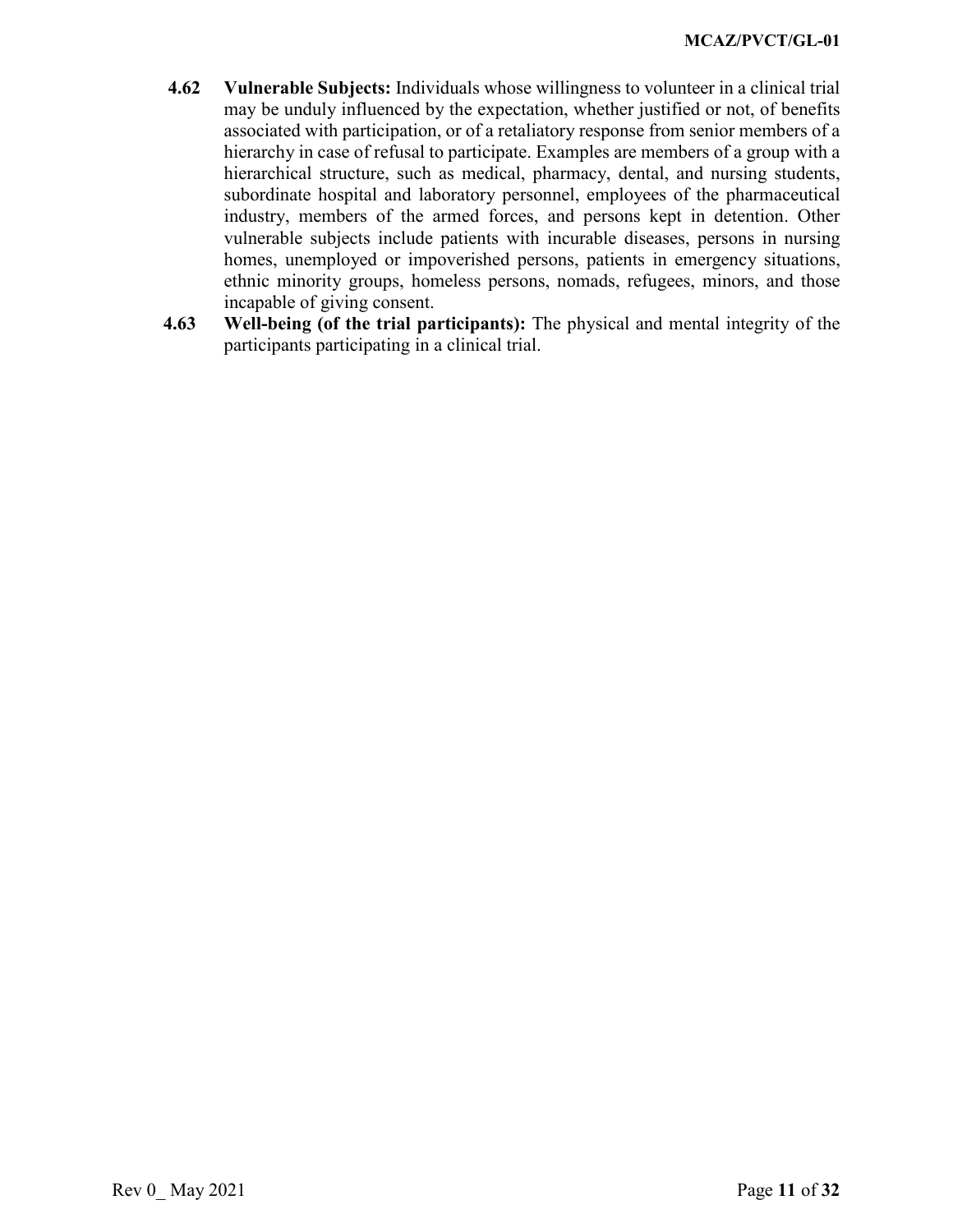#### <span id="page-11-1"></span><span id="page-11-0"></span>**5.0 GUIDELINES**

#### **5.1 Good Clinical Practice Inspections**

The Authority reserves the right to inspect and interrupt any trial for which authorization has been given, as and when necessary. In terms of section 16 (1) of MASCA Chapter 15:03 no person shall conduct a clinical trial of any medicine without the prior written authorization of the Authority, granted with the approval of the Secretary. Periodic Good Clinical Practice (GCP) Inspections of the trial sites shall be conducted to ensure that there is compliance with current Good Manufacturing Practice (cGMP), current Good Laboratory Practice (cGLP), approved protocol and participants' protection. The inspections may be carried out randomly, and/or for specific reasons, and shall be either announced or unannounced as part of risk minimisation to participants. A benefit-risk based approach is used by the Authority for the selection of ongoing studies to be inspected in line with MASCA chapter (15:03) section 23 mandate to monitor clinical trials from start to finish. All clinical trials will however be subjected to pre-trial GCP inspection for feasibility, site preparedness, and routine ongoing trial inspections for compliance with cGCP, cGMP and cGLP. For cause, inspections may be conducted if the Authority deems it necessary. Section 6.0 outlines for cause GCP inspections in detail.

An inspection would consist of a comparison of the procedures and practices of the principal investigator with the commitments set out in the protocol and reports submitted to The Authority by the investigator or the sponsor. Before an inspection, the principal investigator (or the co-investigator) shall be informed of the impending inspection either in writing, by phone or electronically. An unannounced inspection may however be conducted, if the MCAZ has reasonable cause to believe that the approved protocol is being violated. The **GCP inspection checklist (PVF 86)** used by MCAZ during inspections has been appended to this guideline. Joint inspections by MCAZ and other local clinical trial regulators such as the Medical Research Council of Zimbabwe (MRCZ) may be also conducted.

#### <span id="page-11-2"></span>**5.2 The GCP Inspection**

Outlined below are details of the various phases of an inspection, including preinspection contact; the opening meeting and the actual inspection

### **5.2.1 Pre-Inspection Contact:**

i. Appointments for inspection of an investigational site will be made by a telephone call and/or an e-mail.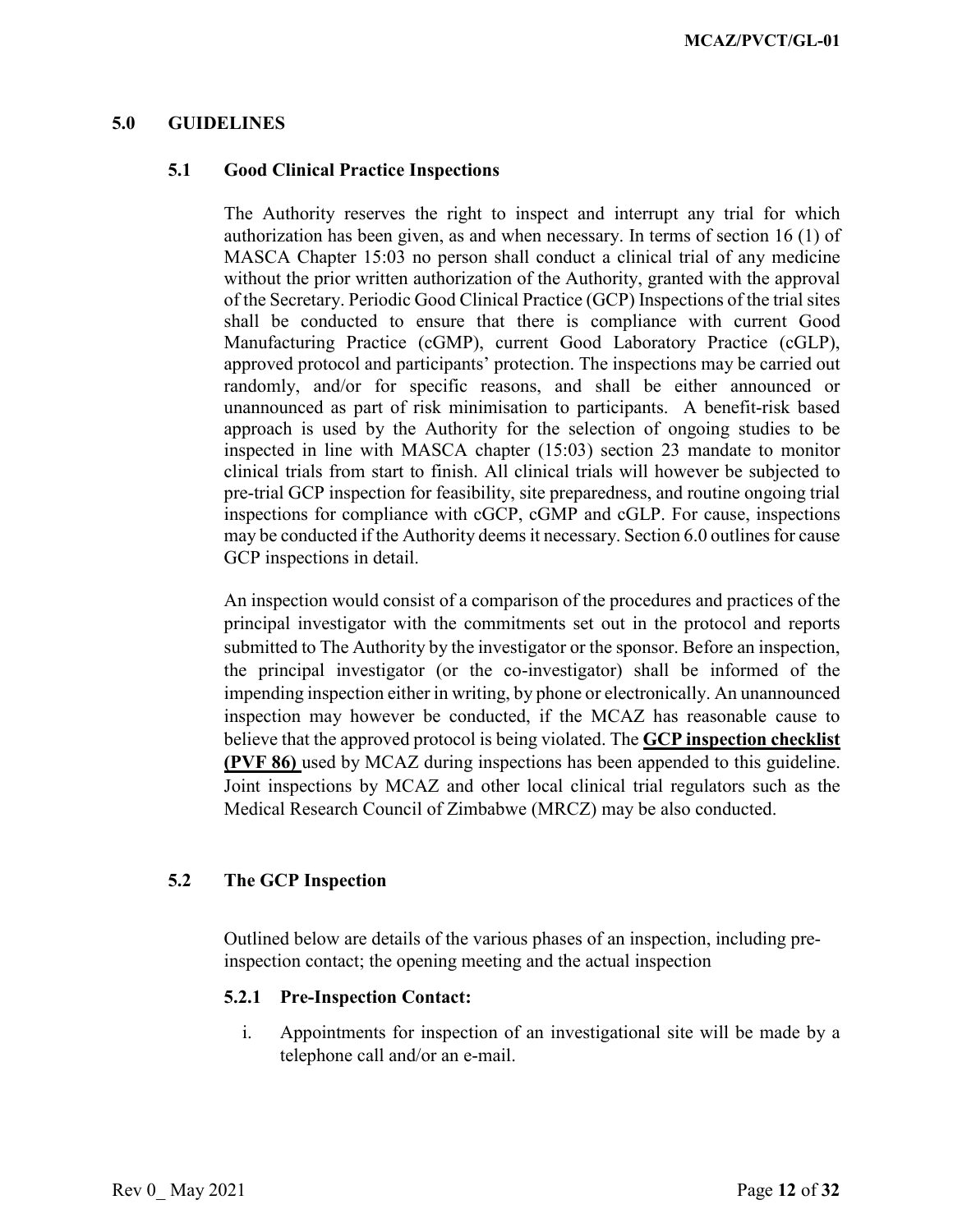- ii. A written confirmation of the inspection date, time and program/or agenda (if applicable) will be forwarded to the site, the sponsor company or the Clinical Research Organization (CRO).
- iii. The time span between initial contact and actual inspection shall be as short as possible. Any undue delay of the inspection on the part of the clinical investigator will be investigated.

## **5.2.2 Opening Meeting:**

The purpose of this meeting is for the Inspector(s) to:

- i. Explain the purpose of the inspection, i.e. routine or for -cause,
- ii. Outline the scope of the inspection
- iii. Obtain a brief review of the organization of the site being inspected.

### **5.2.3 The Inspection Purpose:**

The overall purpose of the conduct of the inspection should be to establish whether the investigator has fulfilled his/her GCP responsibilities. This includes the following:

- i. To ascertain whether the investigator is thoroughly familiar with the properties of the investigational product(s) as described in the investigator's brochure.
- ii. To ensure that investigator has sufficient time to conduct and complete the clinical study,
- iii. To ensure that the investigator has adequate staff and appropriate facilities (including laboratories) available for the duration of the study, and to ensure that other studies do not divert essential participants or facilities away from the study in hand.
- iv. To establish whether the investigator has studied the protocol and whether the assisting personnel have been adequately informed of their responsibilities and they have been trained on the protocol and its procedures
- v. To determine if The Authority's and Ethics Committee and other relevant approvals have been obtained with stipulated conditions adhered to.
- vi. To determine in what manner the investigational products are handled and stored, and that investigational products are dispensed to study participants in accordance with the protocol and to ensure the products are of good quality.
- vii. To ensure all records of trial medicines are up to date.
- viii. To ensure that the confidentiality of all information about participants is respected (by all persons involved).
- ix. To ensure that the investigator observes the following points particularly related to medical care: The Investigator is responsible for those participants who are under his/her care for the duration of the study and must ensure that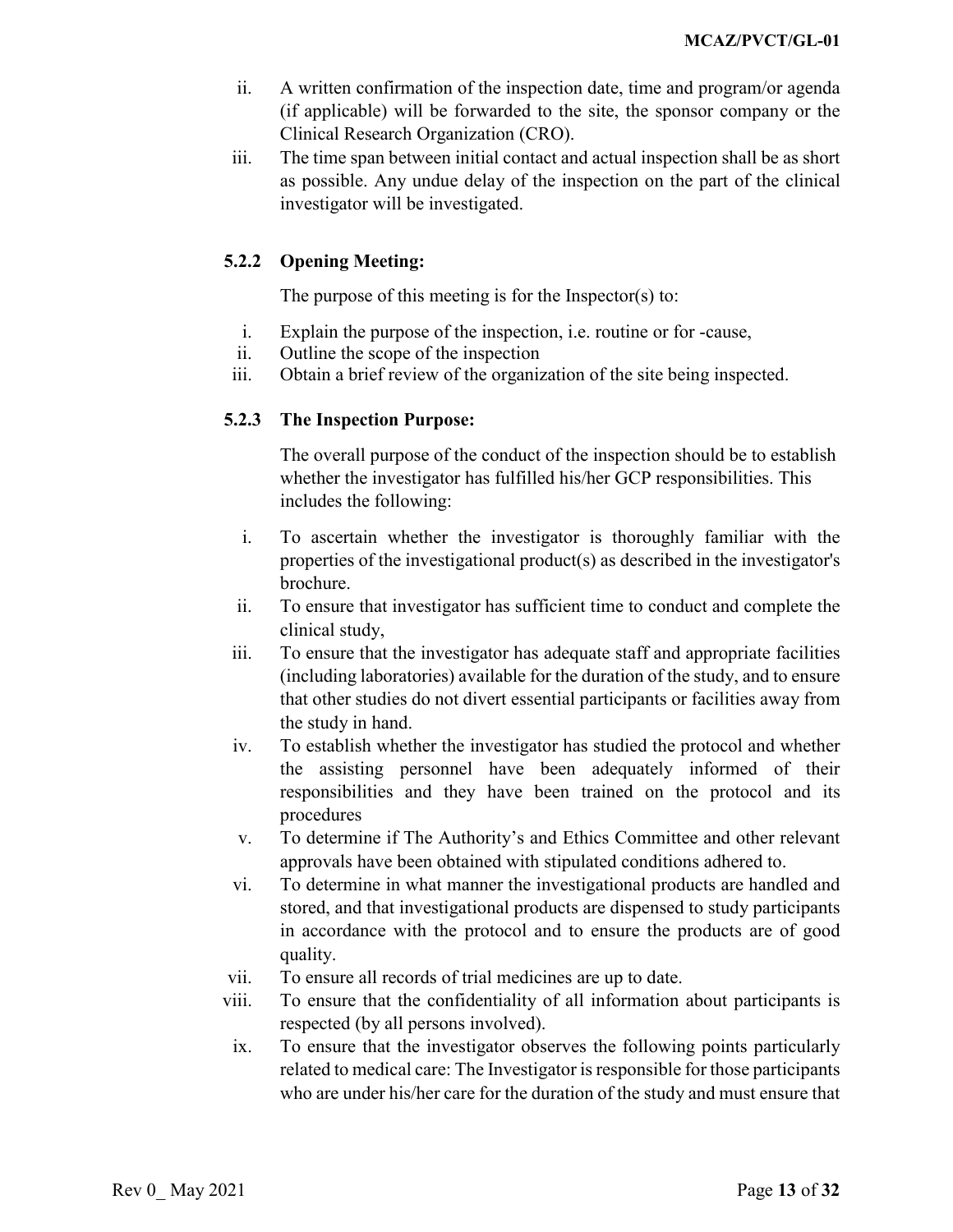appropriate medical care is maintained during and after the study. Where appropriate, fully functional resuscitation equipment should be immediately available in case of emergency. Clinical, significant abnormal laboratory values or clinical observations must be followed up after completion of the study.

- x. Serious adverse events (SAEs) are reported to the sponsor and to the MCAZ and institutional review board(s) within the stipulated time as specified in these guidelines
- xi. The research pharmacy is operating according to the conditions set out by the MCAZ and the investigational and other study products are kept under their prescribed conditions and the records are up to date.
- xii. Compliance with cGCP, cGMP and cGLP.

## **5.2.4 During an inspection, inspectors:**

- i. Should be given easy access to the trial sites and laboratories at all times, and Trial Master File (TMF).
- ii. Should have easy access to all patient files and raw data utilized for and generated during the trial. All site data and documents including participant files must be available for verification.
- iii. All observations and findings shall be verified in order to ensure the credibility of data and to assure that the conclusions that would be presented are derived correctly from the raw data.

## <span id="page-13-0"></span>**5.3 Essential Documents for the Conduct of a Clinical Trial**

- 5.3.1 Essential Documents are those documents which individually and collectively permit evaluation of the conduct of a trial and the quality of the data produced. These documents in addition to other functions not herein mentioned serve to demonstrate the compliance of the investigator, sponsor and monitor with the standards of Good Clinical Practice and with all applicable regulatory requirements.
- 5.3.2 The various documents are grouped in three sections according to the stage of the trial during which they will normally be generated:
	- i. Before the clinical phase of the trial commences,
	- ii. During the clinical conduct of the trial, and
- iii. After completion or termination of the trial.
- 5.3.3 A description should be given of the purpose of each document, and whether it should be filed in either the investigator/institution or sponsor files, or both. It is acceptable to combine some of the documents, provided the individual elements are readily identifiable.
- 5.3.4 Trial master files should be established at the beginning of the trial, both at the investigator/institution's site and at the sponsor's office. A final closeout of a trial can only be done when the study monitor(s) has reviewed both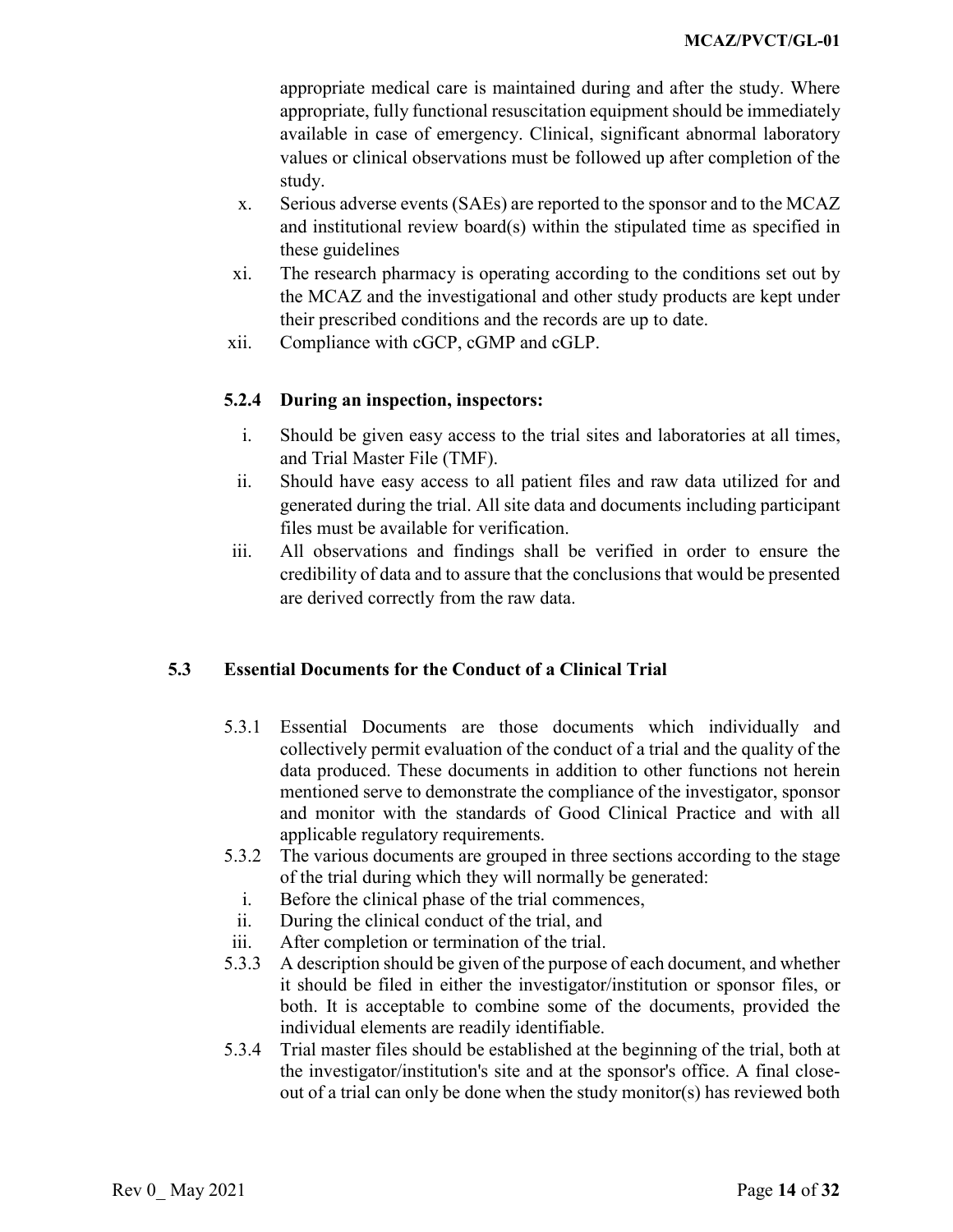investigator/institution and sponsor files and confirmed that all necessary documents are in the appropriate files.

5.3.5 Any or all of the documents addressed in this guideline may be subject to, and should be available for, audit by the sponsor's auditor and inspection by the Authority.

### <span id="page-14-0"></span>**5.4 Trial Procedures**

- 5.4.1 This part identifies the nature of the information that shall be obtained during each inspection to determine if the clinical investigator is meeting his/her obligation. This outline provides only the minimal scope of the inspection and the inspector shall extend the inspection as the facts evolve. The inspection conducted shall be sufficient in scope to determine compliance with Good Clinical Practice. Additional documentation, scientific data, electronic records, and other detailed findings and/or exhibits may be requested for further evaluation after the inspection and would still be included in the inspection report subject to further clarification by the study team if required the inspection.
	- i. Verification of signed informed consent documents. Signatures shall be checked against evidence on patient files. It would be determined whether written informed consent was obtained for all participants prior to the entry into the study and whether this was recorded in the participants medical records. A copy of the information presented orally may also be obtained.
	- ii. Participant records shall be verified and complains register.
- iii. The condition, organization, completeness, and legibility of the investigator's raw data files may need to be described.
- iv. Necessary processes would be put in place to determine whether there is adequate documentation to assure that all inspected participants did exist and were available for the duration of their stated participation in the study.
- v. The raw data in the clinical investigator's records would be compared with the completed case record forms.
- vi. Whether the number and type of participants entered into the study were confined to the protocol limitations.
- vii. Whether the inclusion and exclusion criteria as specified in the protocol were followed.
- viii. Observations, information, and data condition of the participants at the time of entering into the trial.
	- ix. Observations and data on the condition of the participant throughout participation in the investigation, including results of lab tests, development of unrelated illness and other factors which might alter the effects of the test product.
	- x. Records of exposure of the participant to the test product.
	- xi. whether clinical laboratory testing (including ECGs, x-rays and other special investigations), as noted in the case reports, can be evaluated by the presence of completed laboratory reports in the source documents.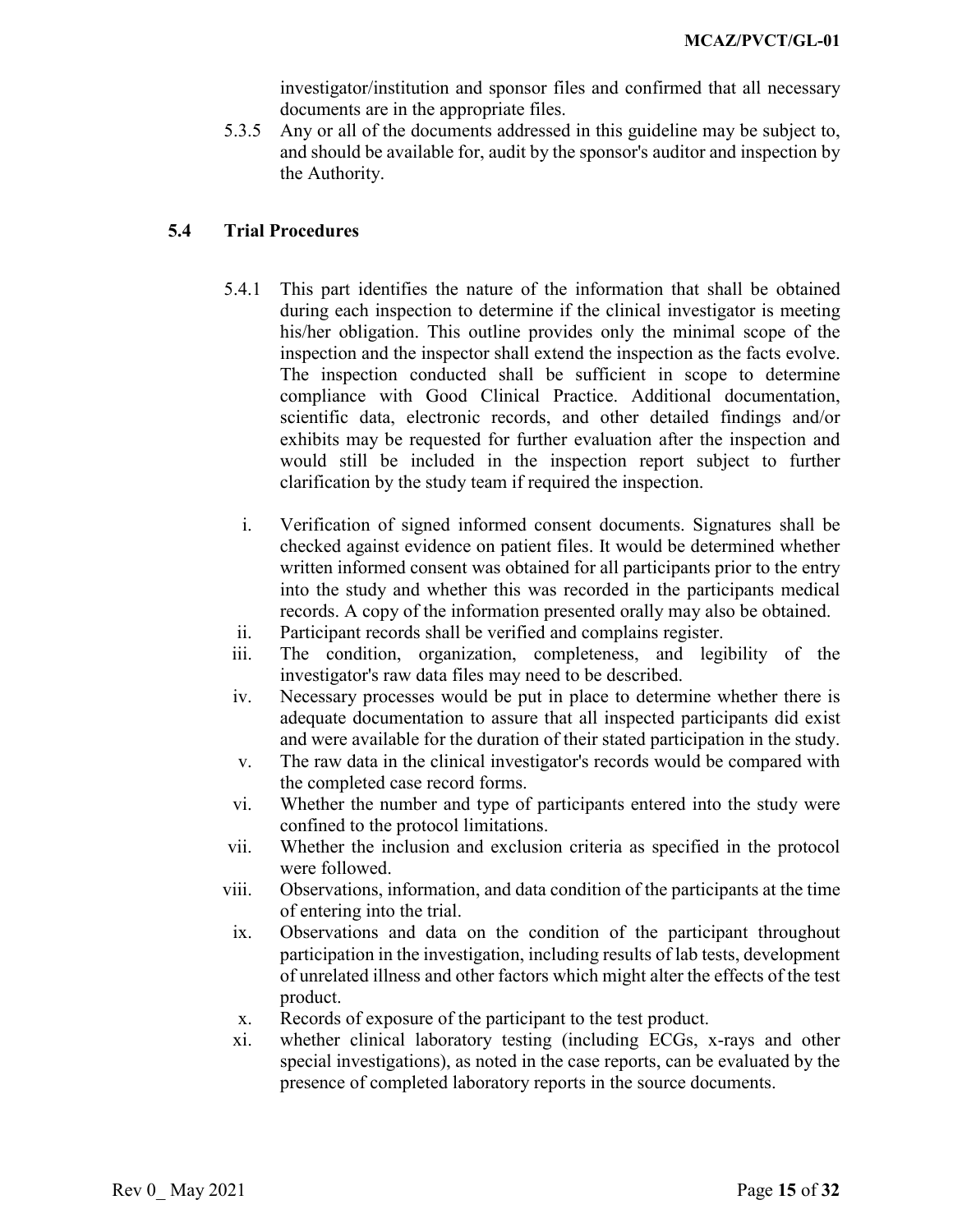- xii. The occurrence of adverse reactions would be determined and AE/SAE log, and protocol deviation log. The reporting of these events and/or deviations to the MCAZ and the Ethics Committee shall be documented.
- xiii. All persons obtaining raw data or involved in the collection or analysis of such data would be identified.
- xiv. Evidence of approval of protocol amendments and clarification memos, signature log, changes to the TMF, and auditors and monitors reports.

### <span id="page-15-0"></span>**5.5 Trial Medication**

- 5.5.1 The following are considered as important in an inspection with regard to clinical trial medicine:
	- i. Record keeping procedures for the investigational and comparator drugs. All invoices, import documents, importation and exportation approvals should be filed and easily retrievable when asked for.
	- ii. Dates and quantity of trial medication dispensed as well as the recipients must be available as well as corroboration by raw data notations.
- iii. The blinding of medication, if appropriate, must be validated to ensure protection of the study from bias.
- iv. The pharmacy and storage area will be inspected.
- v. It would be determined whether the storage area has controlled access and whether it is securely locked.
- vi. Access to the investigational product(s) and study medicines must be restricted to the investigator and the responsible pharmacist.
- vii. Temperature logs shall be inspected for the storage area and for the fridge/freezer (if applicable)
- viii. The premises and persons licences should be displayed and always up to date.

### <span id="page-15-1"></span>**5.6 Laboratory**

- 5.6.1 During an inspection the MCAZ will determine the systems and procedures that are followed within an organization that is conducting analysis of samples from clinical trials in compliance with the requirements of current Good Clinical Practice (cGCP).
- 5.6.2 Inspections of a laboratory being used to analyse samples from a clinical trial shall be in accordance with provisions outlined in the Good Clinical Laboratory Practice Guidelines published by WHO/TDR.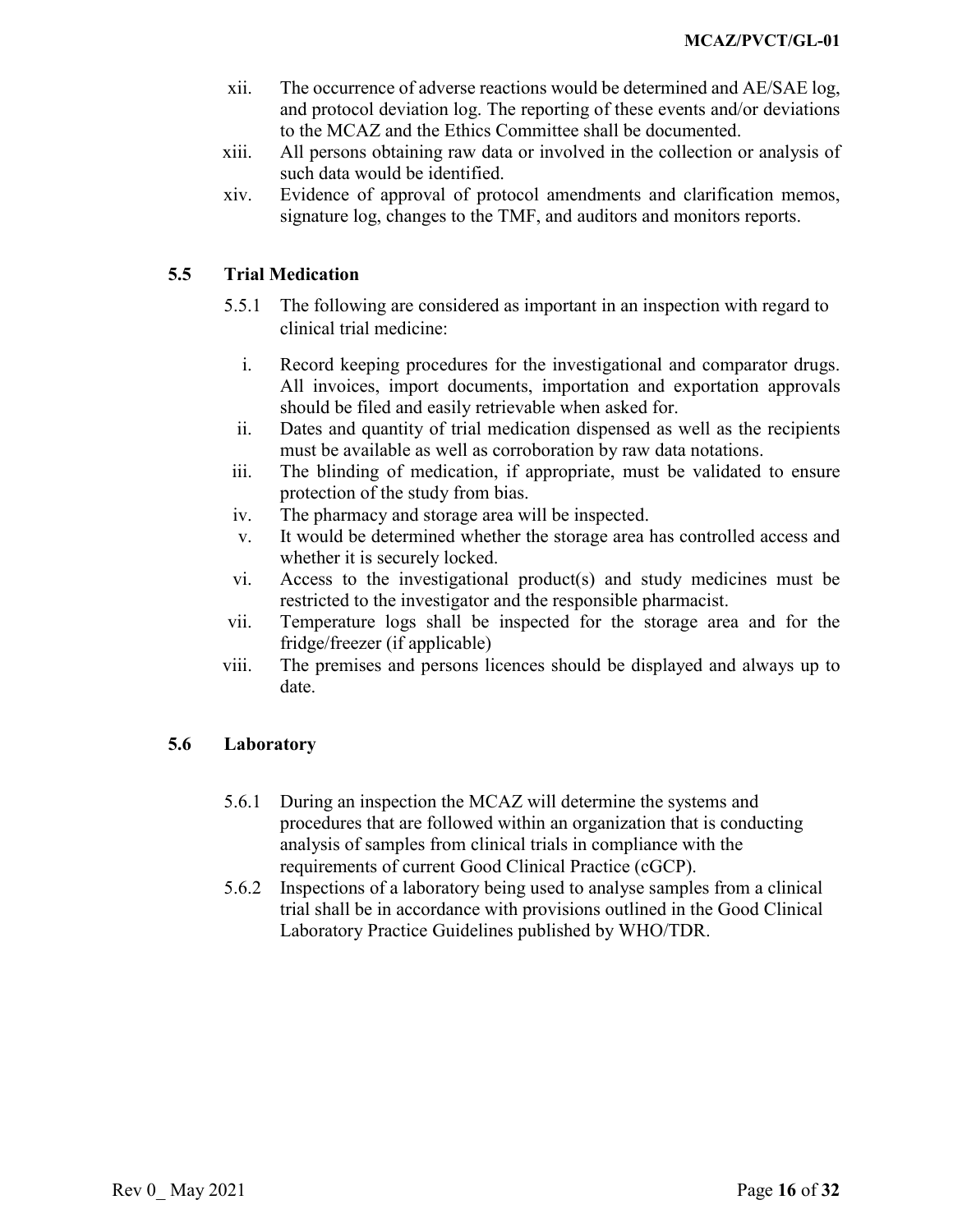## <span id="page-16-0"></span>**5.7 Data Management**

5.7.1 If electronic data systems are involved in gathering data, storing data, or transmitting data to the sponsor, these would be identified, and their capabilities established. Data should be collected, processed, and stored in compliance with regulatory standards.

## <span id="page-16-1"></span>**5.8 Grading of inspection findings**

- 5.8.1 Inspection findings are graded as minor, major or critical and the description of each category is given below:
	- i. **Minor:** These are conditions, practices or processes that would not be expected to adversely affect the right, safety, or well-being of the subjects and/or the quality and integrity of data. Observations classified as minor, indicate the need for improvement of conditions, practices, and processes. Many minor observations might indicate a bad quality and the sum might be equal to a major finding with its consequences.
	- ii. **Major:** These are conditions, practices or processes that might adversely affect the rights, safety, or wellbeing of the subjects and/or the quality and integrity of data. Major observations are serious findings and are direct violations of GCP principles. Possible consequences may include data being rejected and/or legal action required. Observations classified as major, may include a pattern of deviations and/or numerous minor observations.
- iii. **Critical:** These are conditions, practices or processes that adversely affect the rights, safety, or wellbeing of the subjects and/or the quality and integrity of data. Critical observations are considered to be totally unacceptable and possible consequences.

## <span id="page-16-2"></span>**5.9 Exit Meeting / Inspection Report**

- 5.9.1 At the post inspection meeting the inspectors shall discuss the findings of the inspection to the investigator, representative of the contract research organization and/or other key members of the study team. Further clarification(s) will be sought including any relevant exhibits thereof for further review and inclusion in the signed inspection report by the inspector after the inspection.
- 5.9.2 The matters discussed at this meeting shall be in line with the report written by the inspectors. Important matters include:
	- i. When significant violations of GCP are observed, reports shall contain sufficient narrative and accompanying documentation to support the findings.
	- ii. When it is apparent that the study has been conducted in substantial compliance with the guidelines, an abbreviated report reflecting such shall be compiled.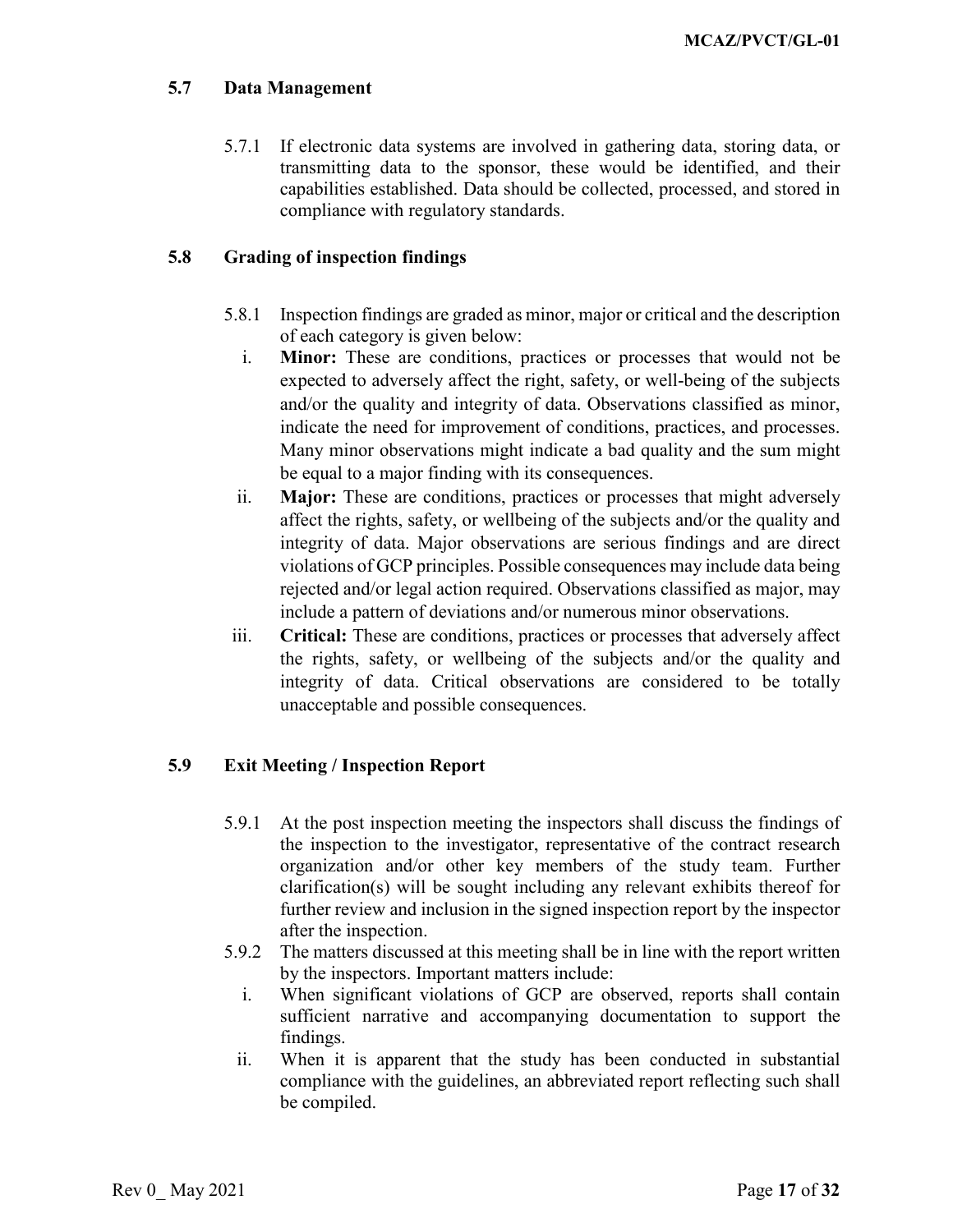- iii. If deficiencies were found during the inspection in any of the areas it needs to be explained and documentation attached as exhibits.
- iv. Minor and/or major findings as well will be included in the inspection report. Several minor/ major findings may warrant classification as combined critical finding(s) in line with GCP requirements.

#### <span id="page-17-0"></span>**5.10 Responding to the Inspection Report**

- 5.10.1 On receipt of the signed inspection report, the Principal Investigator (PI)/applicant is required to also submit a signed written response that addresses each finding made in the inspection report.
- 5.10.2 In rare cases, where there has been a misunderstanding or misinterpretation, the (robust) evidence and justification of why the PI does not accept the finding should be included in the response and in such cases it is advisable to discuss the issue and concerns with the Lead Inspector prior to the response being submitted.
- 5.10.3 Assess the risk and impact: Once the findings have been reviewed and accepted the next step is to assess the findings. Consider whether the findings are indicative of a systematic problem or a one off and understand the impact of the non-compliance and the risks it poses to participant safety and/or data integrity; this will be important in informing the proportionality of the corrective and preventative actions. If systematic issues are identified then the corrective and preventative actions should reflect how this will be managed across all affected trials
- 5.10.4 Undertake a root cause analysis: Determining the root causes of the finding will help in minimising the likelihood of recurrence.
- 5.10.5 Develop and document a Corrective and Preventive actions (CAPA) plan with deadlines to address the non-compliances: For each finding both corrective and preventative actions should be included unless there is justification as to why this is not appropriate. Corrective actions should consider whether the non-compliance can be fixed or at least the impact reduced. Preventative actions should address the findings of the root cause analyses. Timelines for corrective and preventative actions must be included in the responses and realistic in line with the amount of work to do and the available resources to do it.

Principal Investigators are required to submit a signed response letter **within fourteen (14) days** of receipt of the signed GCP inspection report.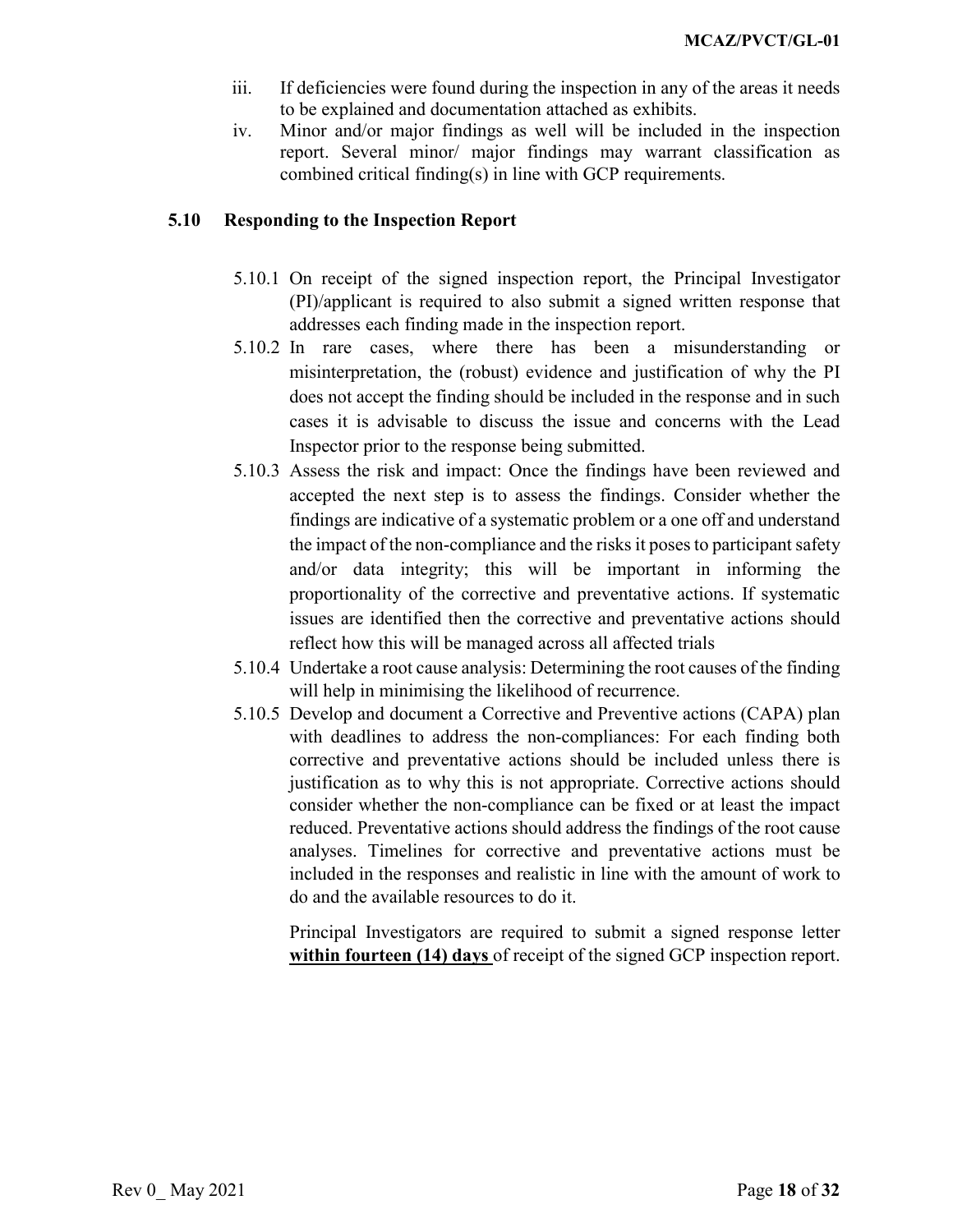#### <span id="page-18-0"></span>**5.11 Inspection Closure**

Once responses have been provided, evaluated by the inspection team and tabled at the Pharmacovigilance and Clinical Trials (PVCT) Meeting, a feedback letter will be provided to the Principal Investigator.

#### <span id="page-18-1"></span>**5.12 For cause inspections**

A for-cause inspection may be the result of prior knowledge or suspicion of alleged violations of the Medicines and Allied Substances Control Act (MASCA) [Chapter 15:03]. A for-cause inspection may concentrate the data verification on specific areas of the study or may expand the data verification to cover multiple studies. This inspection may also result when a study is of singular importance to the approval of registration of a medicine, i.e. one of two adequate and well controlled studies. Inspections conducted 'for-cause' would have full reporting. Outlined below is a list of reasons for cause inspection may be conducted, however this list in not exhaustive:

- 5.12.1 SAE based GCP inspection
- 5.12.2 Pharmacy based GCP inspection
- 5.12.3 Failure to submit annual progress reports and final reports
- 5.12.4 Protocol deviation triggered inspection
- 5.12.5 Queries arising from amendments, clarification memos and also DSMB reports
- 5.12.6 GCP inspection based on trial master file amendments such as site relocations.
- 5.12.7 GCP inspection based on product defects of investigational products

#### <span id="page-18-2"></span>**5.13 Virtual GCP Inspections**

During public health emergencies such as the COVID-19 pandemic, on-site inspections may not be possible due to multiple factors such as difficulties and restrictions related to travelling, restrictions to accessing facilities justified by health hazards and local authorities' recommendations/orders, as well as additional health risks for inspectors and inspectees. Virtual online inspections will follow the applicable procedures that already exist for coordinating, preparing, and conducting GCP inspections. The Authority takes into consideration the limitations imposed by using a remote process and recognises that such a remote process cannot completely replace on-site GCP inspections.

Due to the nature of virtual inspections, the PI will be required to email essential documents, TMF and relevant exhibits in advance for review by the inspectors before the virtual meeting. The preparation of a virtual inspection may be significantly more demanding compared to on-site inspections. As such, the Authority shall: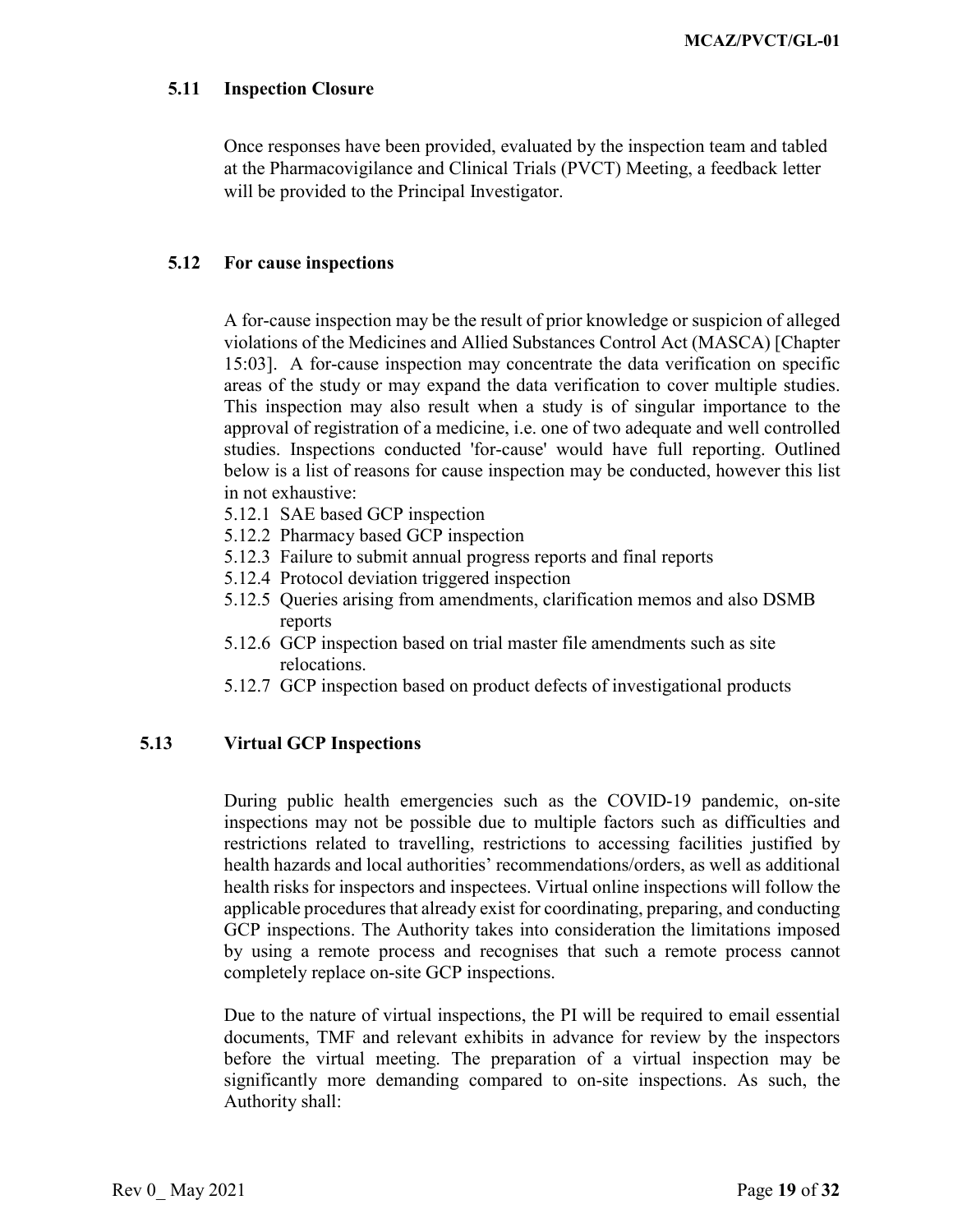- 5.13.1 Contact the Principal Investigator within a reasonable time frame to assess whether the inspectee meets the technical requirements to provide remote access to electronic systems and maintain communication with and support to inspectors.
- 5.13.2 Provide an inspection plan, including the duration of the inspection and schedule expectations and requirements shall be discussed and agreed on prior to the inspection.
- 5.13.3 Ensure any recording (audio / video / screenshots) during the inspection process will be notified and agreed upfront between all involved parties.
- 5.13.4 The Authority will require the following documents before a virtual inspection is conducted: auditors and monitors reports, evidence of approval of protocol amendments, SAE logs, protocol deviation logs, pharmacy records and any other documents that may be deemed necessary by the Authority.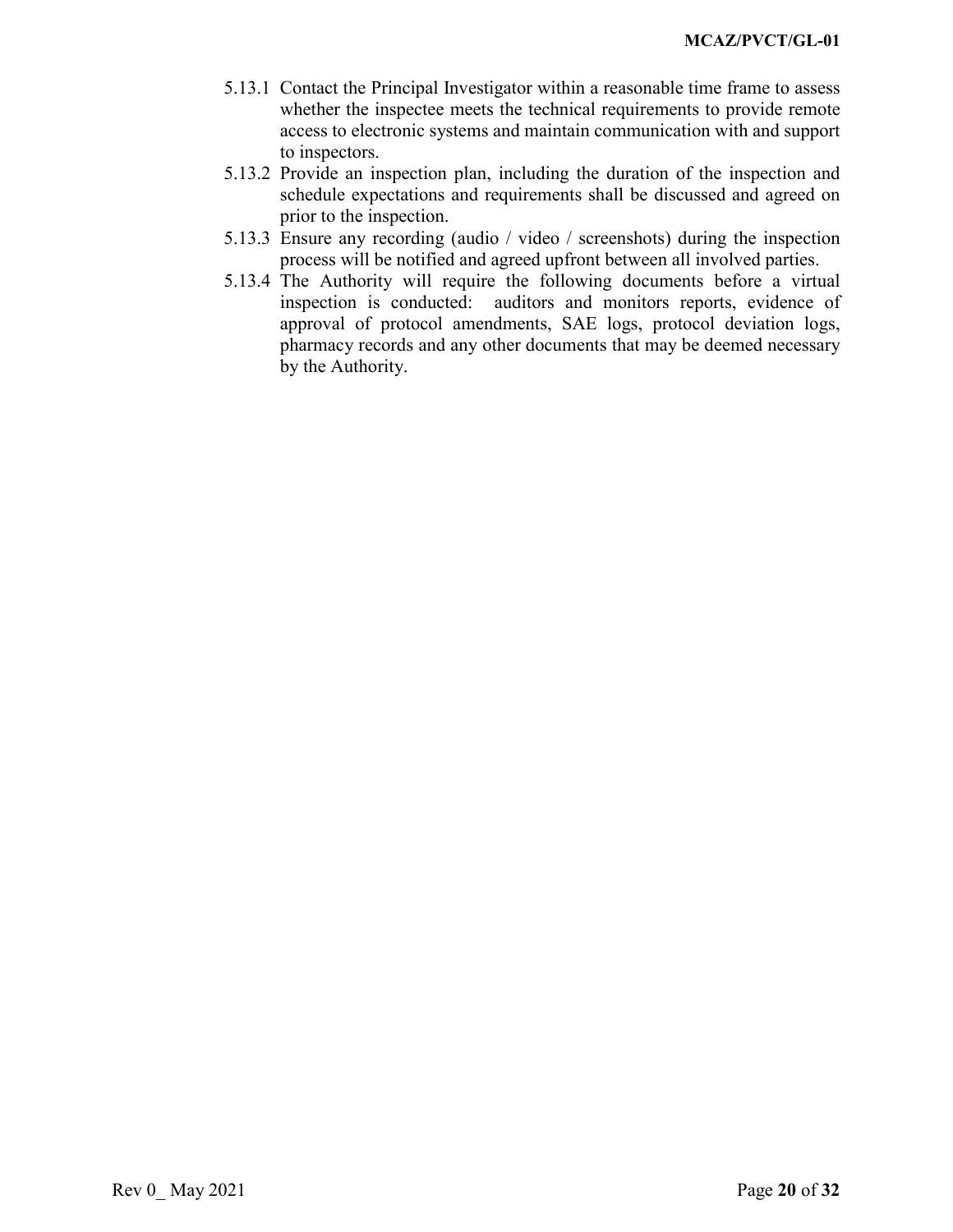### <span id="page-20-0"></span>**6.0 KEY RELEVANT DOCUMENTS**

- **6.1** Medicines and Allied Substances Control Act (MASCA) [Chapter 15:03]
- **6.2** Statutory Instrument 150 of 1991
- **6.3** Import and Export Regulations for medicines SI57 of 2008
- **6.4** Clinical Trial Application Guidelines in Zimbabwe
- **6.5** ICH E6R (2) GCP guidelines
- **6.6** AVAREF Guideline for Joint and Assisted Reviews of Clinical Trial Applications for National Regulatory Authorities (NRAs) and Ethics Committees (EC)
- **6.7** International Ethical Guidelines for Biomedical Research Involving Human Subjects. Latest publication by Council for International Organizations of Medical Sciences (CIOMS)
- **6.8** UNAIDS- WHO HIV Biomedical Ethical Guidelines updated version 2020
- **6.9** Remote GCP inspections during the COVID-19 pandemic: EMA/INS/GCP/162006/2020

### <span id="page-20-1"></span>**7.0 HISTORY**

| <b>DOCUMENT HISTORY</b> |          |     |  |  |
|-------------------------|----------|-----|--|--|
| Revision                | Date     |     |  |  |
| Number                  | Approved |     |  |  |
| N/A                     | N/A      | N/A |  |  |
|                         |          |     |  |  |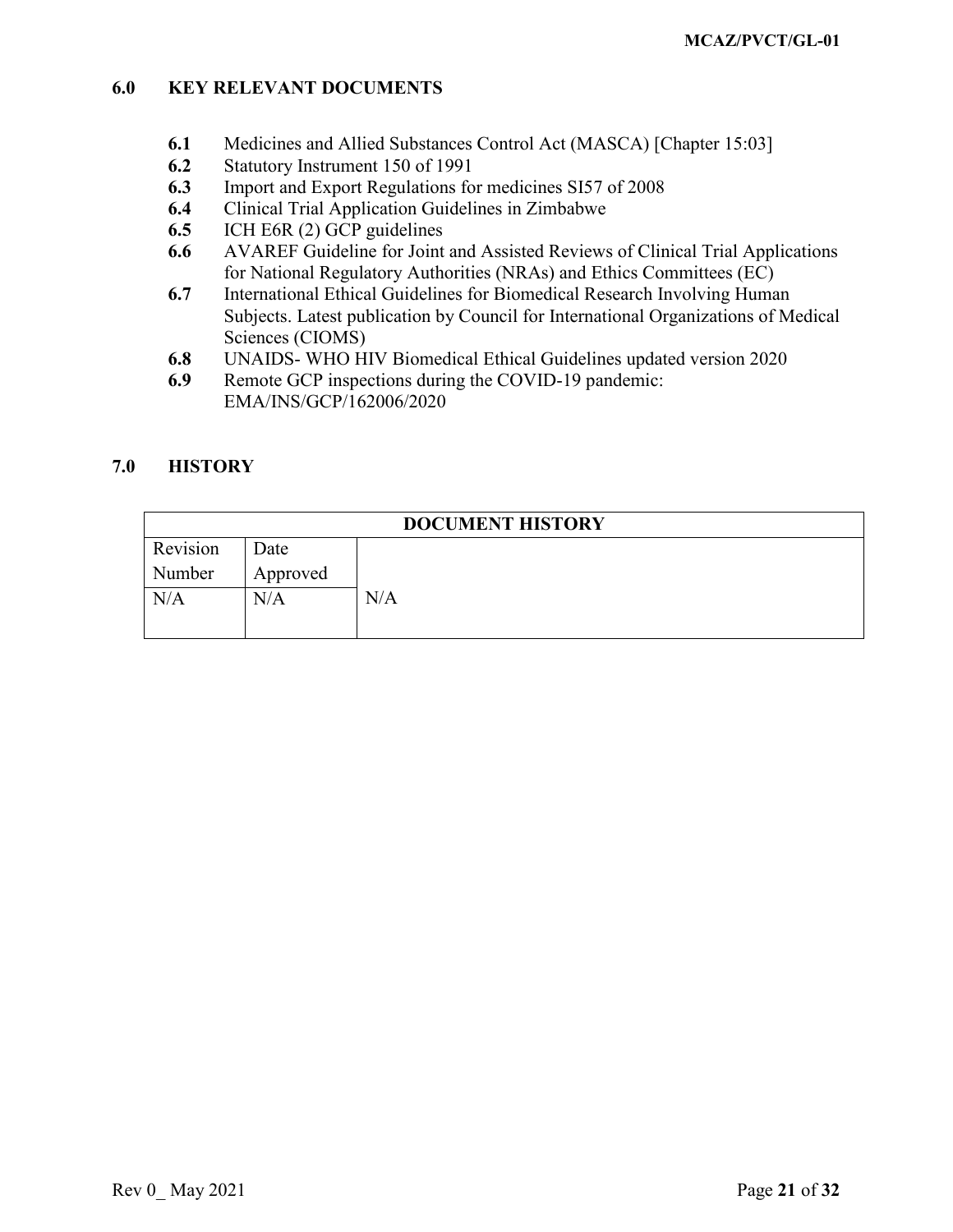## <span id="page-21-0"></span>**APPENDICES**

## <span id="page-21-1"></span>**APPENDIX I: GCP INSPECTION CHECKLIST**

## **PHARMACOVIGILANCE AND CLINICAL TRIALS DIVISION**

PVF 86

#### GCP INSPECTION CHECKLIST

#### **1.0 OBSERVATIONS**

- **1.1** Observations are classified into the categories "**Critica**l", "**Major**", "**Other** (**Minor**)". The recommendations are listed at the end of the report.
- **1.2** An answer quoted **"C"** means **"critical"** deviation that can lead to the conclusion that the study is not of a satisfactory level of compliance with GCP/GLP.
	- **1.2.1** Def (MHRA): **Critical finding**: patient safety implications or regulatory offence or casts doubt on validity of data.
- **1.3** An answer quoted **"M"** means **"major"** deviation. Several major deviations can lead to the conclusion that the study is not of a satisfactory level of compliance with the GCP/GLP.
	- **1.3.1** Def (MHRA): **Major finding**: non-compliance with regulations that could have impact.
- **1.4 Other** deviations need to be addressed in order to sustain the confidence in the work of the organization.
	- **1.4.1** Def (MHRA): **Other (Minor) non-compliance**: Lots of minor compliance may add up to a major non-compliance.
- **1.5** Each time the **"NO"** box is ticked, the corresponding deviation will appear in the inspection report.
- **1.6** NC/NA means: not checked or not applicable.

| <b>A FACILITY INSPECTION</b>                              | <b>Critical</b>  | Major            | Other            | <b>NA</b> |
|-----------------------------------------------------------|------------------|------------------|------------------|-----------|
|                                                           | <b>Deviation</b> | <b>Deviation</b> | <b>Deviation</b> |           |
| <b>A1 Trial Master File</b>                               |                  |                  |                  |           |
| <b>A.1 Reception Area</b>                                 |                  |                  |                  |           |
| A1.1 Is this area of an adequate size and accessible for  |                  |                  |                  |           |
| participants?                                             |                  |                  |                  |           |
| <b>Field site:</b>                                        |                  |                  |                  |           |
| <b>Trial site:</b>                                        |                  |                  |                  |           |
| A1.2 What trial population will be included in the        |                  |                  |                  |           |
| study" e.g. babies, disabled participants.                |                  |                  |                  |           |
|                                                           |                  |                  |                  |           |
| A1.3 Is the receptionist, who has the first contact with  |                  |                  |                  |           |
| a potential participant, trained to encounter a potential |                  |                  |                  |           |
| participant.                                              |                  |                  |                  |           |
| <b>Field site:</b>                                        |                  |                  |                  |           |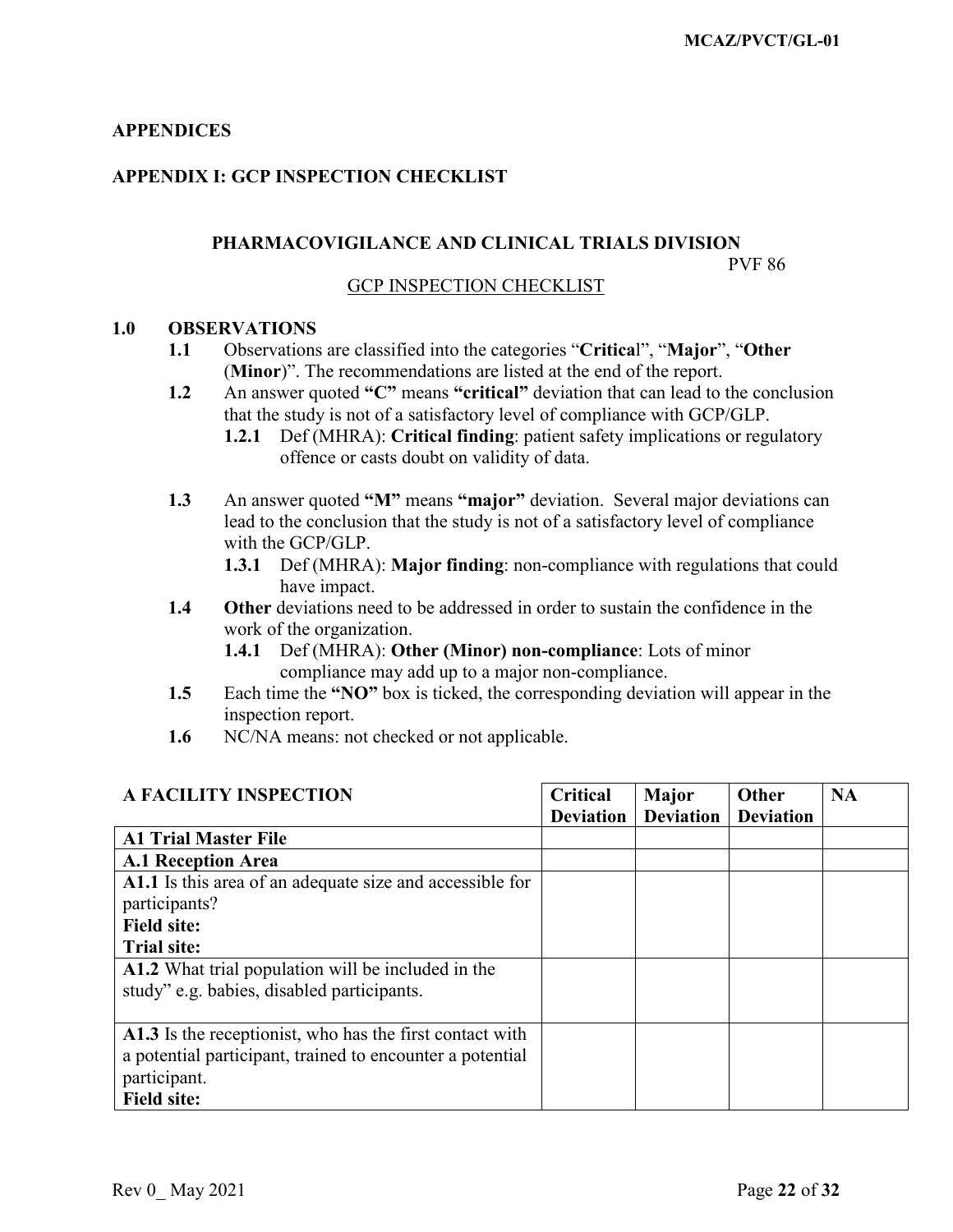| <b>Trial site:</b>                                |  |  |
|---------------------------------------------------|--|--|
| A1.4 Is the receptionist the capturer of data for |  |  |
| participant data base?                            |  |  |
| <b>Field site:</b>                                |  |  |
| <b>Trial site:</b>                                |  |  |

| A1.5 Is she/he trained in basic knowledge in vaccine         |  |  |
|--------------------------------------------------------------|--|--|
| trials?                                                      |  |  |
| <b>Field site</b>                                            |  |  |
| <b>Trial site</b>                                            |  |  |
| <b>A.2 Consulting Area</b>                                   |  |  |
| A2.1 Is the consulting area where the PI evaluates the       |  |  |
| participants during visits adequate in size?                 |  |  |
| <b>Field site</b>                                            |  |  |
| <b>Trial site</b>                                            |  |  |
| A2.2 Are there lock-up cupboards for confidential            |  |  |
| documents?                                                   |  |  |
| <b>Field site:</b>                                           |  |  |
| <b>Trial site:</b>                                           |  |  |
| A2.3 Is the trial specific equipment available in the        |  |  |
| consulting room?                                             |  |  |
| <b>Field site</b>                                            |  |  |
| <b>Trial site</b>                                            |  |  |
| A2.4 If not, is the area where procedures are performed      |  |  |
| Adequate and easily accessible?                              |  |  |
| <b>Field site</b>                                            |  |  |
| <b>Trial site</b>                                            |  |  |
| A2.5 Does the PI recruit, manage and maintain the trial      |  |  |
| visits? To add to inspection training that this could not be |  |  |
| applicable in the case of field sites.                       |  |  |
| <b>Field site</b>                                            |  |  |
| <b>Trial site</b>                                            |  |  |
| A2.6 Does a delegated team member plan and organize          |  |  |
| visits according to visits schedule at field trials?         |  |  |
|                                                              |  |  |

| <b>A.3 Procedure Room</b>                                   |  |  |
|-------------------------------------------------------------|--|--|
| A3.1 Is all equipment e.g. Baumanometer, scale, lung        |  |  |
| function machine (asthma, COPD) as per protocol             |  |  |
| available calibrated and validated?                         |  |  |
|                                                             |  |  |
| A3.2 Are SOPs on how to use equipment available? OA         |  |  |
|                                                             |  |  |
| A3.3 Is the blood sampling area kept according to infection |  |  |
| control procedures?                                         |  |  |
|                                                             |  |  |
| A3.4 Is there a specific area where participants could be   |  |  |
| evaluated for reactogenicity as per protocol?               |  |  |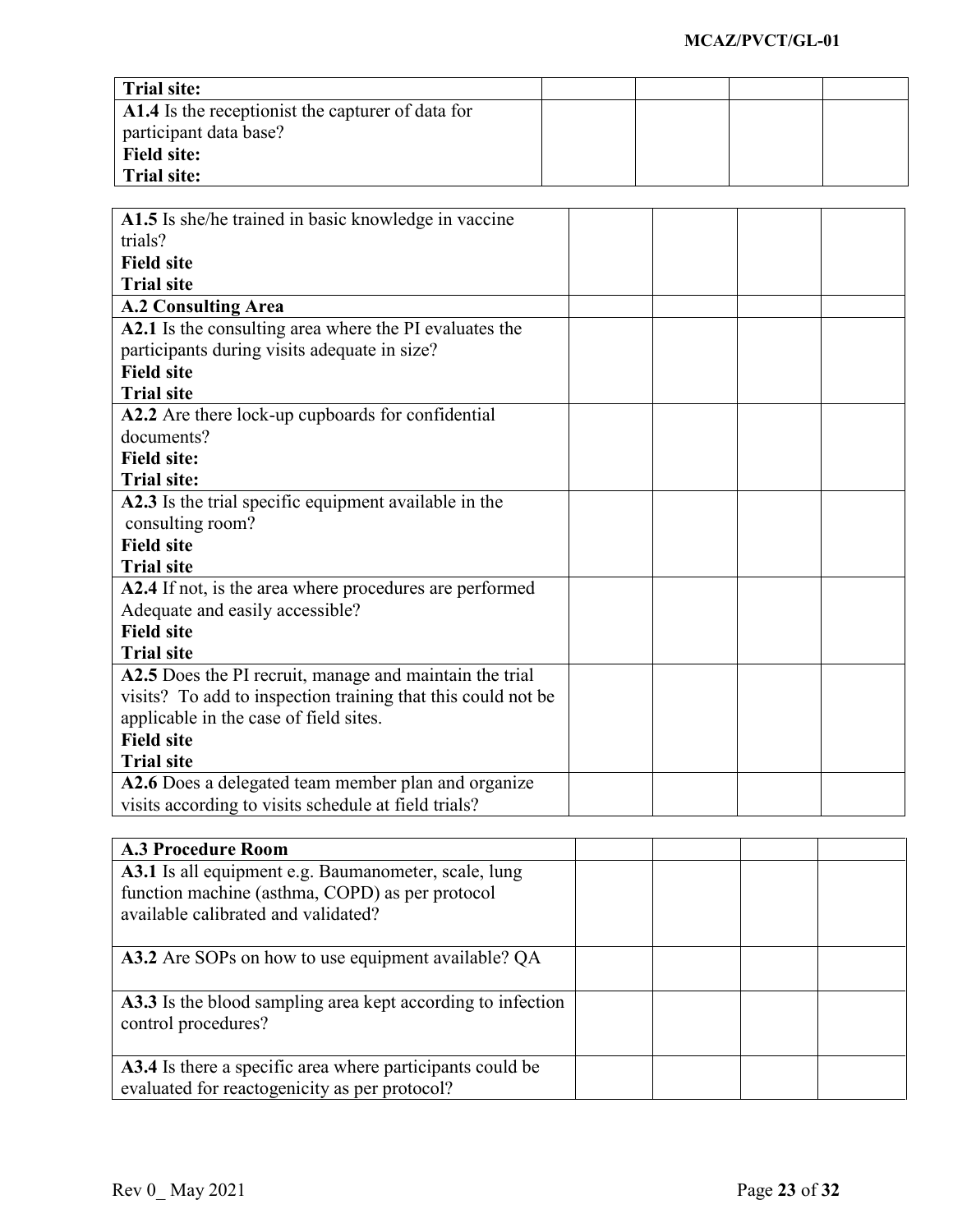| A3.5 Is waste handling according to applicable guidelines,                                                   |  |  |
|--------------------------------------------------------------------------------------------------------------|--|--|
| e.g. from the RA or site or government?                                                                      |  |  |
|                                                                                                              |  |  |
| A3.6 Is the emergency trolley available in the procedure                                                     |  |  |
| area? As per the requirements for vaccines e.g.                                                              |  |  |
| anaphylactic shock.                                                                                          |  |  |
| A3.6.1 Is the trolley locked and are the keys available and                                                  |  |  |
| controlled?                                                                                                  |  |  |
| A3.6.2. Is the emergency trolley frequently checked and                                                      |  |  |
| documentation as proof available?                                                                            |  |  |
| A.3.6.3. Are expiry dates clearly checked and controlled?                                                    |  |  |
| A.3.6.4. Are oxygen and accessories available, checked                                                       |  |  |
| and signed.                                                                                                  |  |  |
| A.3.6.5. Are PI and sub-investigators ALS trained?                                                           |  |  |
| A.3.6.6. Is clinical staff CPR trained?                                                                      |  |  |
| A.4 Pharmacy (Investigational Product Storage Area)                                                          |  |  |
| A4.1 Is the pharmacy access controlled, temperature and                                                      |  |  |
| humidity controlled?                                                                                         |  |  |
|                                                                                                              |  |  |
| A4.2 Are vaccines stored as per required temperature and                                                     |  |  |
| humidity?                                                                                                    |  |  |
|                                                                                                              |  |  |
| A4.3 Is the preparation of investigational product                                                           |  |  |
| management done according to the approved protocol by                                                        |  |  |
| suitable qualified staff?                                                                                    |  |  |
|                                                                                                              |  |  |
| A4.4 In case of vaccines, are a single spillage SOP                                                          |  |  |
| available and the study team trained to handle such an                                                       |  |  |
| incidence.                                                                                                   |  |  |
|                                                                                                              |  |  |
| A4.5 Are electronic or hand written temperature logs<br>available?                                           |  |  |
| A4.6 Is the SOP on how to handle electricity or                                                              |  |  |
|                                                                                                              |  |  |
| temperature failure in the pharmacy available.<br>A4.7 Are the different studies investigational products in |  |  |
|                                                                                                              |  |  |
| separate lock-up cupboards and clearly identified?                                                           |  |  |
| A4.8 Are vaccines transported and handled as per cold                                                        |  |  |
| chain requirements?<br>A4.9 Is IP and Participant selection followed as per                                  |  |  |
|                                                                                                              |  |  |
| randomization procedure.                                                                                     |  |  |
|                                                                                                              |  |  |
| A.5 Archive<br>A5.1 Is there an archive at the site?                                                         |  |  |
|                                                                                                              |  |  |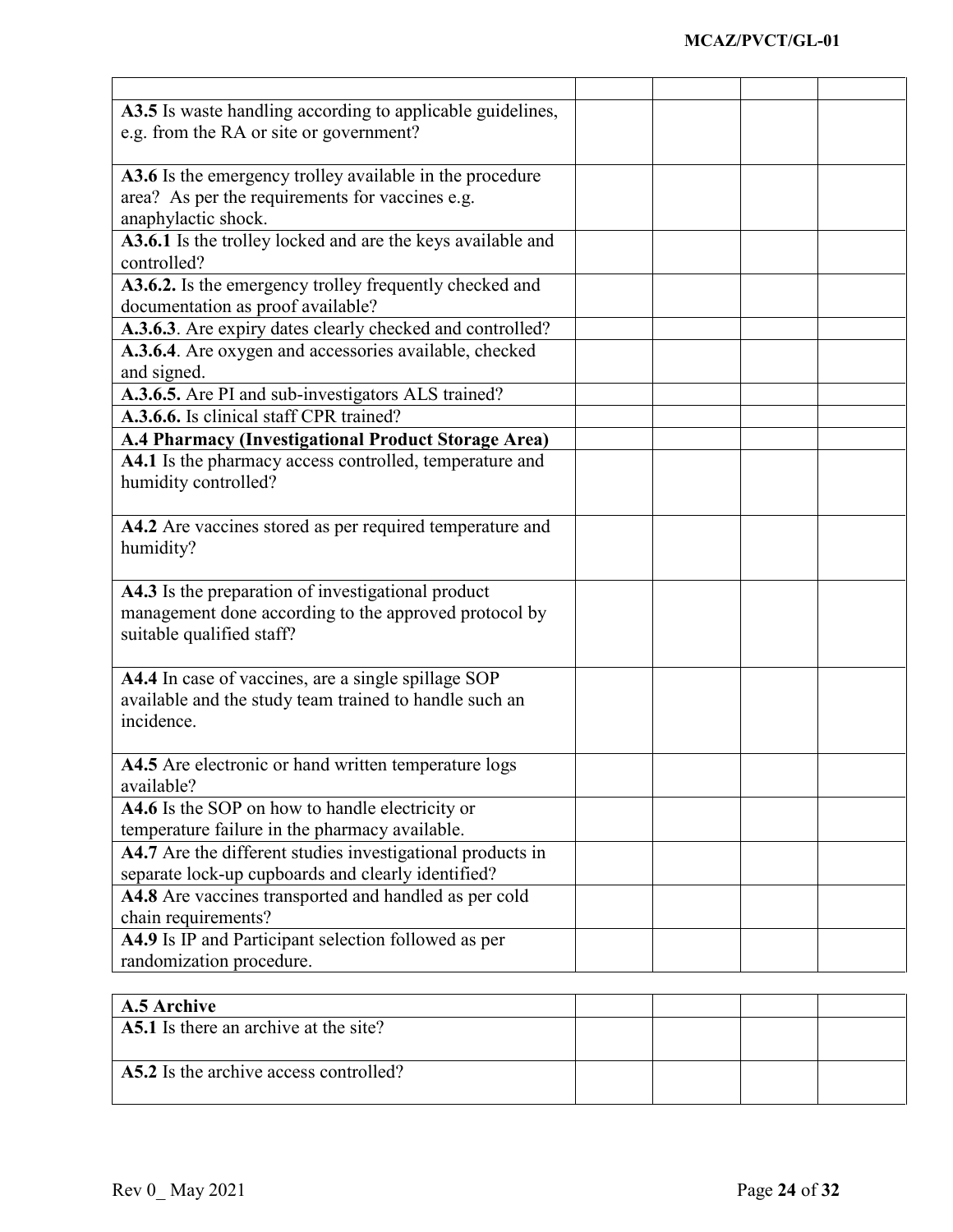| A5.3 Is a person designated to control the handling of     |  |  |
|------------------------------------------------------------|--|--|
| documents and are records of handlers maintained?          |  |  |
|                                                            |  |  |
|                                                            |  |  |
| A5.4 Is there an agreement between Sponsor and Trial       |  |  |
| Site/CRO on the archiving of documentation?                |  |  |
|                                                            |  |  |
| A5.6 Is the archive storage area fireproof and pest        |  |  |
| controlled?                                                |  |  |
|                                                            |  |  |
|                                                            |  |  |
| <b>A.6 Clinical Laboratory</b>                             |  |  |
| A.6.1 Is the clinical laboratory at the trial site?        |  |  |
|                                                            |  |  |
| A6.2 If not, are procedures in handling biological samples |  |  |
| clearly documented?(If clinical laboratory is nearby       |  |  |
|                                                            |  |  |
| arrange for GLP inspection)                                |  |  |
|                                                            |  |  |
| A6.3 Are all equipment and testing procedures used in the  |  |  |
| laboratory validated? QA                                   |  |  |
|                                                            |  |  |
| A6.4 Is the laboratory accredited for the tests to be      |  |  |
|                                                            |  |  |
| performed? QA                                              |  |  |
|                                                            |  |  |
| A6.5 Was the use and frequency of quality control          |  |  |
| adequate? $(QA)$                                           |  |  |
|                                                            |  |  |
| A6.6 Does the laboratory participate in any external       |  |  |
| proficiency testing? (QA)                                  |  |  |
|                                                            |  |  |
|                                                            |  |  |
| A.7 Waste disposal                                         |  |  |
| A7.1 Is the disposal of biological specimens and sharps    |  |  |
| appropriate?                                               |  |  |
| A7.2 Are there separate disposal containers for different  |  |  |
| waste.                                                     |  |  |
|                                                            |  |  |
| A7.3 Is a three colour coding system used as per           |  |  |
| international coding?                                      |  |  |
| A7.3.2 Black for non-infectious waste                      |  |  |
| A7.3.1 Red for infectious and blood waste.                 |  |  |
| A7.3.3 Yellow containers for sharps.                       |  |  |
| A7.4 Is a sharps holder or needle incinerator available at |  |  |
| the point of clinical procedure?                           |  |  |
|                                                            |  |  |
| A7.5 Is there a contract with a waste disposal removal     |  |  |
| company?                                                   |  |  |
| <b>B. QUALITY ASSURANCE SYSTEM</b>                         |  |  |
| <b>B.1</b> Is a quality assurance system established?      |  |  |
|                                                            |  |  |
| <b>B.2</b> Are there SOPs for all critical procedures?     |  |  |
|                                                            |  |  |
|                                                            |  |  |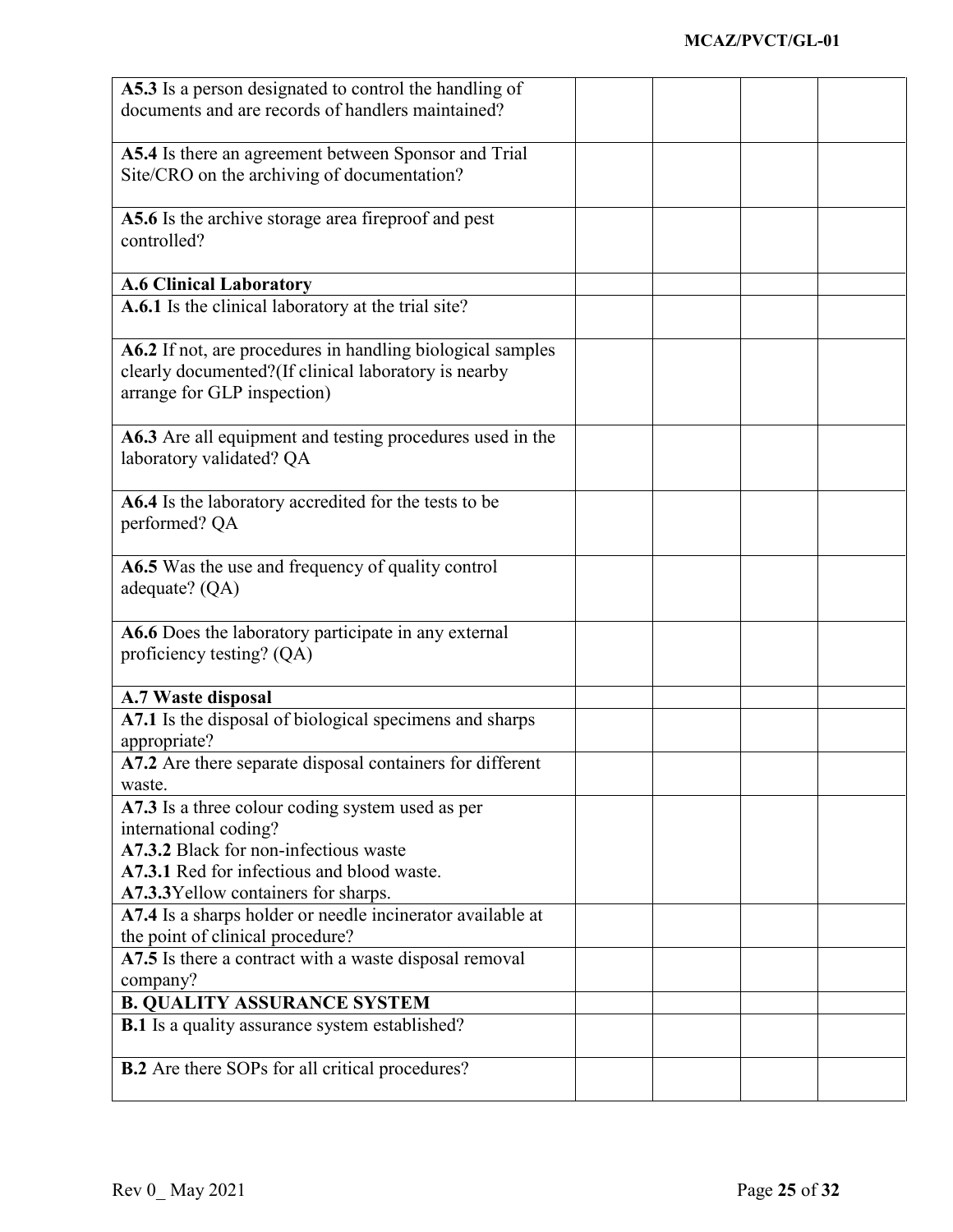| <b>B.3</b> Is the adherence to the SOPs ensured?                                               |  |  |
|------------------------------------------------------------------------------------------------|--|--|
|                                                                                                |  |  |
| <b>B.4</b> Is there an internal self-assessment of the quality<br>assurance system?            |  |  |
| <b>B.5</b> Are training records for staff on SOPs available?                                   |  |  |
|                                                                                                |  |  |
| B.6 Are superseded SOPs available in a history file on                                         |  |  |
| request.                                                                                       |  |  |
| <b>B.7</b> Are revision periods of SOPs adhered to as required?                                |  |  |
| <b>B.8</b> Is a contract of delegated responsibilities (clearly                                |  |  |
| identified and listed) between sponsor/CRO and PI                                              |  |  |
| available?                                                                                     |  |  |
| B.9 Ask for an Organogram of the Trial Site/CRO and note<br>the following points:              |  |  |
| 9.1. Number and categories of people employed.                                                 |  |  |
|                                                                                                |  |  |
| <b>9.2.</b> Description of the qualifications, training and                                    |  |  |
| experience of the personnel.                                                                   |  |  |
|                                                                                                |  |  |
| 9.3 Work load of study team.                                                                   |  |  |
| 9.4 Number of concurrent clinical studies                                                      |  |  |
| performed on site and identification of participants                                           |  |  |
| to avoid confusion and mix-ups of IP's                                                         |  |  |
| administration.                                                                                |  |  |
|                                                                                                |  |  |
| <b>B.10</b> Ask for a description of the quality assurance system<br>set up at the trial site. |  |  |
|                                                                                                |  |  |
| <b>B.11</b> Check the existence, availability, accessibility and                               |  |  |
| validity of the operating procedures; ask for a list of the                                    |  |  |
| Standard Operating Procedures used for the trial.                                              |  |  |
| <b>B.12</b> Are quality control procedures applied to each stage                               |  |  |
| of data handling to ensure that all data is reliable and has<br>been processed correctly?      |  |  |
|                                                                                                |  |  |
| B.13 Is the sponsor responsible for the monitoring of the                                      |  |  |
| trial?                                                                                         |  |  |
|                                                                                                |  |  |
| <b>B.14</b> Did the monitor adhere to the monitoring plan as per                               |  |  |
| protocol to ensure that the investigator obligations were<br>fulfilled?                        |  |  |
|                                                                                                |  |  |
| <b>B.15</b> Was AE, SAE handled according to SOPs and                                          |  |  |
| regulatory requirements?                                                                       |  |  |
| <b>B.16</b> Is a signed monitoring visit log up to date?                                       |  |  |
|                                                                                                |  |  |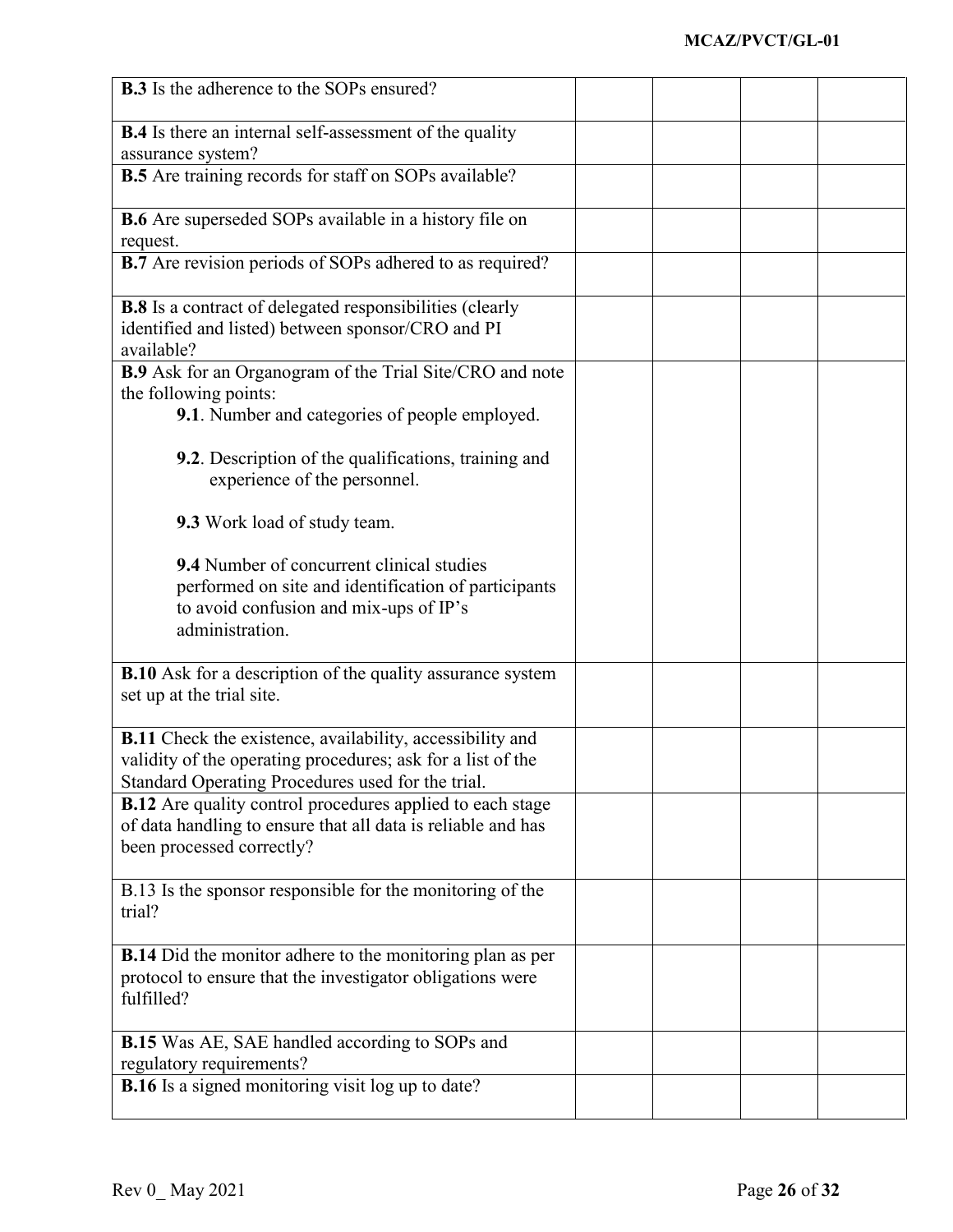## <span id="page-26-0"></span>**APPENDIX II: DOCUMENTATION**

Essential Documents are those documents that individually and collectively permit evaluation of the conduct of a trial and the quality of the data produced. These documents serve to demonstrate the compliance of the investigator, sponsor and monitor with the standards of GCP and all applicable regulatory requirements. (ICH GCP section 8.1) WHO reference?

#### **TO CHECK the availability of the following documents:**

(During the planning stage the following documents should be generated **before** the conduct of the trial.

| <b>C. DOCUMENTS</b>                                   | <b>Critical</b>  | Major            | <b>Other</b>     | <b>NA</b> |
|-------------------------------------------------------|------------------|------------------|------------------|-----------|
|                                                       | <b>Deviation</b> | <b>Deviation</b> | <b>Deviation</b> |           |
| C.1 Before the conduct of the trial                   |                  |                  |                  |           |
| <b>C.1.1 General</b>                                  |                  |                  |                  |           |
| C.1.1.1 Is an approved, signed and final version      |                  |                  |                  |           |
| of the Protocol (including amendments)                |                  |                  |                  |           |
| available?                                            |                  |                  |                  |           |
| <b>C.1.1.2</b> Does the protocol describe the type of |                  |                  |                  |           |
| information which must be reported between;           |                  |                  |                  |           |
| sponsor/EC/investigator and the NRA/sponsor           |                  |                  |                  |           |
|                                                       |                  |                  |                  |           |
| C.1.1.3 Is the final version of the Investigator's    |                  |                  |                  |           |
| <b>Brochure Available?</b>                            |                  |                  |                  |           |
|                                                       |                  |                  |                  |           |
| C.1.1.4 Is the Information Leaflet, information       |                  |                  |                  |           |
| regarding the trial in lay terms available?           |                  |                  |                  |           |
|                                                       |                  |                  |                  |           |
| C.1.1.5 Is the Informed Consent Form                  |                  |                  |                  |           |
| (translation) and applicable procedure                |                  |                  |                  |           |
| available?                                            |                  |                  |                  |           |
|                                                       |                  |                  |                  |           |
| C.1.1.6 Is a sample of the case report forms          |                  |                  |                  |           |
| (CRF) as per protocol requirements available?         |                  |                  |                  |           |
|                                                       |                  |                  |                  |           |
| C.1.1.7 Is any other written information (e.g.        |                  |                  |                  |           |
| advertisements) available?                            |                  |                  |                  |           |
| <b>C.1.1.8</b> Is IEC approval of advertisement for   |                  |                  |                  |           |
| participant recruitment available?                    |                  |                  |                  |           |
|                                                       |                  |                  |                  |           |
| C.1.1.9 Are financial aspects of the trial as         |                  |                  |                  |           |
| predefined in an agreement between the                |                  |                  |                  |           |
| Investigator and the sponsor available?               |                  |                  |                  |           |
|                                                       |                  |                  |                  |           |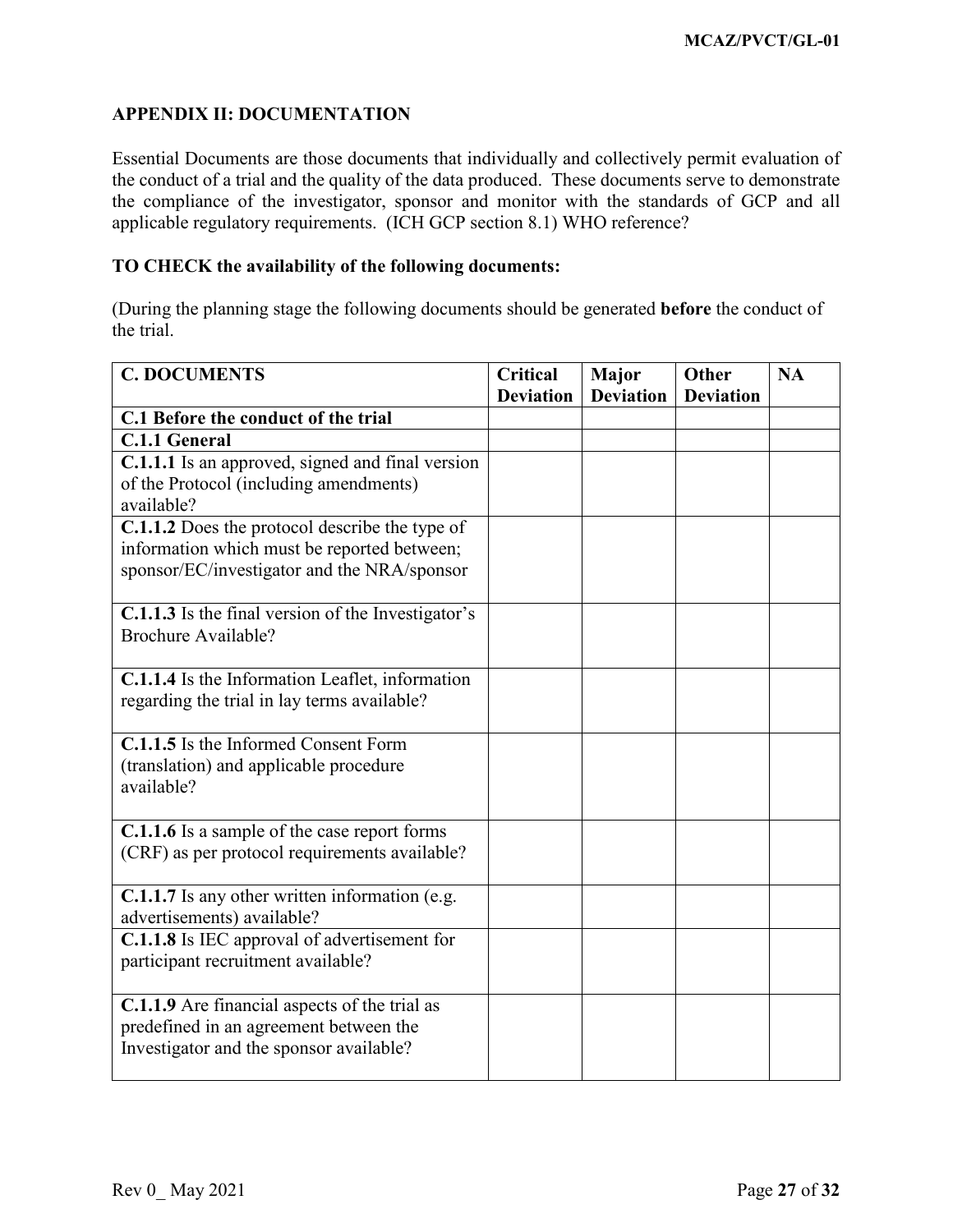| C.1.1.10 Is the Guaranteed indemnity/insurance          |  |  |
|---------------------------------------------------------|--|--|
| document/statement available?                           |  |  |
|                                                         |  |  |
| <b>C.1.1.11</b> Is the insurance valid for the duration |  |  |
| of the trial?                                           |  |  |
|                                                         |  |  |
| <b>C.1.1.12</b> Are the signed agreements between       |  |  |
| involved parties e.g. Investigator/CRO,                 |  |  |
|                                                         |  |  |
| investigator/ Sponsor available?                        |  |  |
|                                                         |  |  |
| C.1.1.13 Are the source documents and CRF               |  |  |
| verification procedure (SOP) available? (QC)            |  |  |
| C.1.1.14 Is clear documentation of transfer of          |  |  |
| responsibilities available?                             |  |  |
|                                                         |  |  |
| C.1.1.15 All approval documentation must be             |  |  |
| available:                                              |  |  |
| C1.1.15.1 Independent Ethics                            |  |  |
| Committee approval (Clearly stated                      |  |  |
| which dated version of protocol and                     |  |  |
| informed consent is approved).                          |  |  |
|                                                         |  |  |
| C1.1.15.2 Regulatory approval.                          |  |  |
|                                                         |  |  |
| (Clearly stated which dated version of                  |  |  |
| protocol and informed consent is                        |  |  |
| approved).                                              |  |  |
|                                                         |  |  |
| C1.1.15.3 Verify the importation dates                  |  |  |
| of unregistered vaccines versus NRA                     |  |  |
| approval dates.                                         |  |  |
|                                                         |  |  |
| <b>C.1.1.16</b> List of Ethics Committee members        |  |  |
| and their disciplines.                                  |  |  |
|                                                         |  |  |
| C.1.1.17 The IEC should have documented                 |  |  |
| policies and procedures as a basis for its work.        |  |  |
| (WHO GCP 3.2)                                           |  |  |
| C.1.1.18 Minutes of meeting where relevant              |  |  |
|                                                         |  |  |
| documentation were reviewed and approved                |  |  |
|                                                         |  |  |
| C.1.1.19 List of members voted for approval             |  |  |
| (conflict of interest)                                  |  |  |
|                                                         |  |  |
| C.1.1.20 Latest signed and dated CVs of                 |  |  |
| investigators and study team members.                   |  |  |
|                                                         |  |  |
| C.1.1.21 Proof of valid GCP training of all             |  |  |
| study team members.                                     |  |  |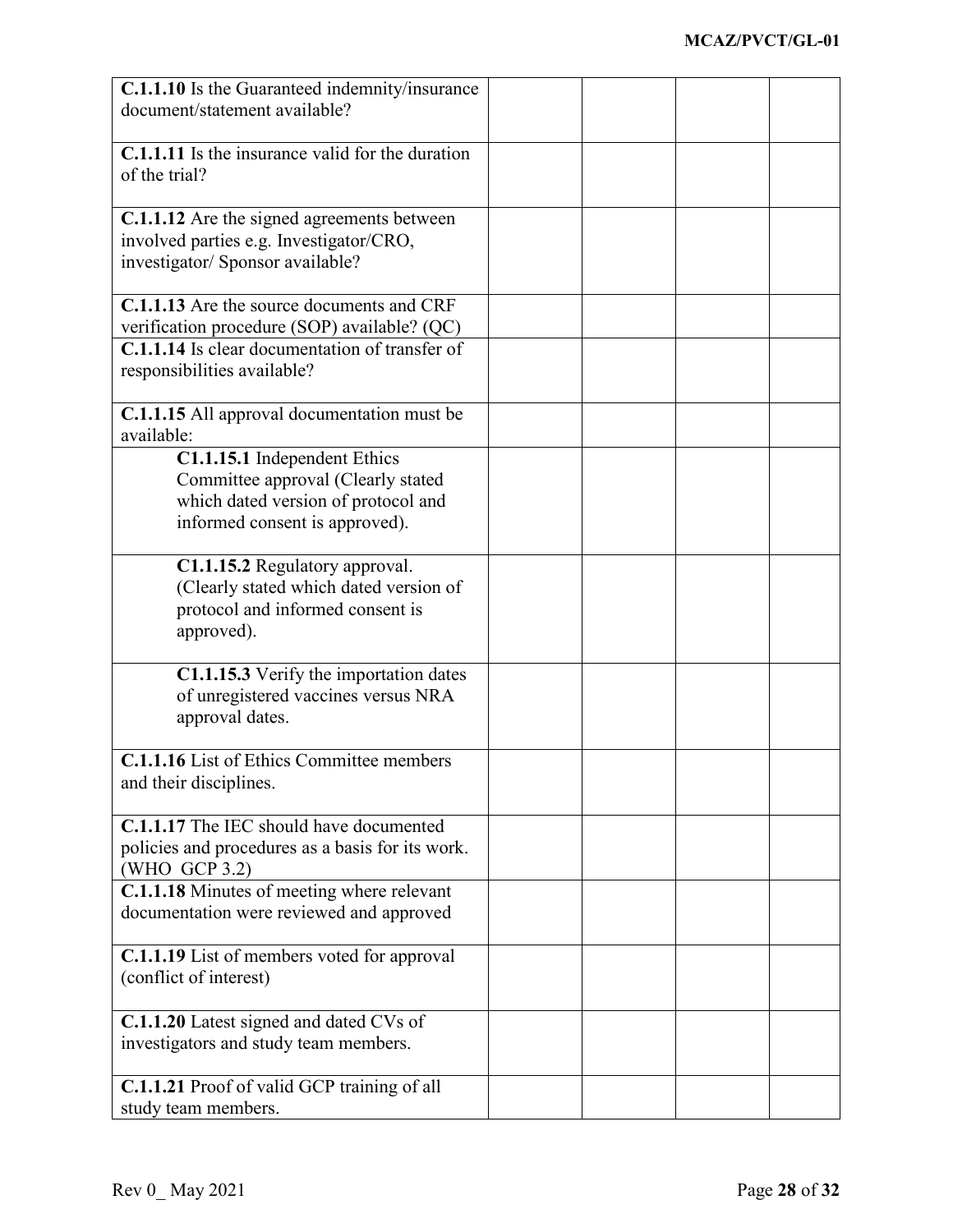| C.1.1.22 Pre-trial GCP site assessment report          |  |  |
|--------------------------------------------------------|--|--|
| (only at the Sponsor site.)                            |  |  |
|                                                        |  |  |
| C.1.1.23 List of DSMB members (National or             |  |  |
| international)                                         |  |  |
|                                                        |  |  |
| <b>C.1.1.24</b> Verify the availability of the Local   |  |  |
| Safety Monitor's CV.                                   |  |  |
|                                                        |  |  |
| C.1.1.25 Trial initiation visit, agenda and study      |  |  |
| team attendance list.                                  |  |  |
|                                                        |  |  |
| <b>C.1.1.26</b> Verify the availability of the Serious |  |  |
| Adverse Event reporting forms and reporting            |  |  |
| procedures/timelines (including supporting             |  |  |
| SOP <sub>s</sub> ).                                    |  |  |
| $C.1.2$ SOP (QC)                                       |  |  |
| C.1.2.1 Are training records for staff on SOPs         |  |  |
| available?                                             |  |  |
| C.1.2.2 Are study team trained on the protocol?        |  |  |
| C.1.2.3 Are study team trained on protocol             |  |  |
| specific procedures.                                   |  |  |

| C.1.3 Laboratory                                            |  |  |
|-------------------------------------------------------------|--|--|
| <b>C.1.3.1</b> Normal values/ranges for medical/laboratory  |  |  |
| technician procedures as supplied by the laboratory.        |  |  |
| C.1.3.2 Is the laboratory accredited? (QC)                  |  |  |
| <b>C.1.3.3</b> Quality Control or quality assessment of     |  |  |
| laboratory by the sponsor.                                  |  |  |
| $C.1.3.4$ Validation methods where applicable $(QC)$        |  |  |
| <b>C.1.4 Investigational Product</b>                        |  |  |
| <b>C.1.4.1</b> Sample labels of IP (Only at Sponsor)        |  |  |
| <b>C.1.4.2</b> Are IP labelled according to GMP and         |  |  |
| regulatory requirements?                                    |  |  |
| <b>C.1.4.3</b> Were the IP labelled for clinical trials use |  |  |
| only?                                                       |  |  |
|                                                             |  |  |
| <b>C.1.4.4</b> All shipping records of IPs (dates, batch    |  |  |
| numbers).                                                   |  |  |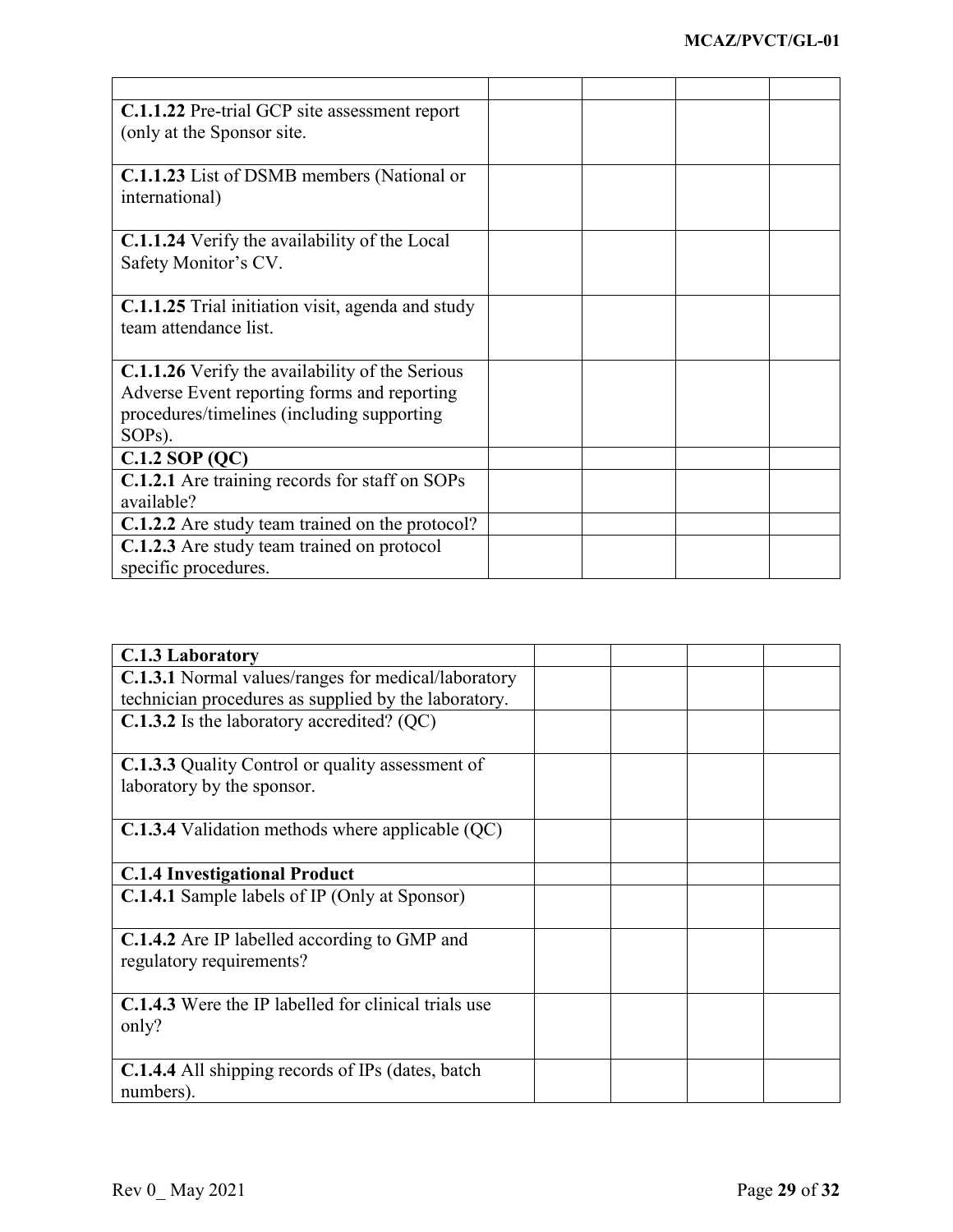| <b>C.1.4.5</b> Were the records of delivery, receipt of the IP<br>available?                                                           |  |  |
|----------------------------------------------------------------------------------------------------------------------------------------|--|--|
| C.1.4.6 Is there a procedure for the importation and<br>batch release?                                                                 |  |  |
| C.1.4.7 Proof that conditions as stated in the protocol<br>have been maintained during shipment and storage of<br>products.            |  |  |
| C.1.4.8 CoA of IPs (Check stability, batch number,<br>expiry dates)                                                                    |  |  |
| <b>C.1.4.9</b> Were IP accountability records e.g. quantities<br>ordered and received available?                                       |  |  |
| <b>C.1.4.10</b> Decoding procedures for blinded trials.                                                                                |  |  |
| <b>C.1.4.11</b> Is there a randomization procedure referring<br>to the master list according to sponsor instructions?                  |  |  |
| C.1.4.12 Instructions for handling of investigational<br>product and trial related materials.                                          |  |  |
| C.1.4.13 Proof that the correct diluent has been<br>packed according to the correct storage condition and<br>shipped with the vaccine? |  |  |
| C.1.4.14 Were retention samples available?                                                                                             |  |  |

(In addition to having on file the aforementioned documents the following documentation should be added to the files **during** the conduct of the trial).

| C.2 Documentation added during the trial           |  |  |
|----------------------------------------------------|--|--|
| C.2.1 Updates of Investigator's Brochure e.g. ADRs |  |  |
| C.2.2 Any approved amendments to Protocol          |  |  |
| Informed consent                                   |  |  |
|                                                    |  |  |
| C.2.3 IEC and regulatory approval of any new       |  |  |
| investigators, and their CVs                       |  |  |
|                                                    |  |  |
| <b>C.2.4</b> Proof of valid GCP training           |  |  |
|                                                    |  |  |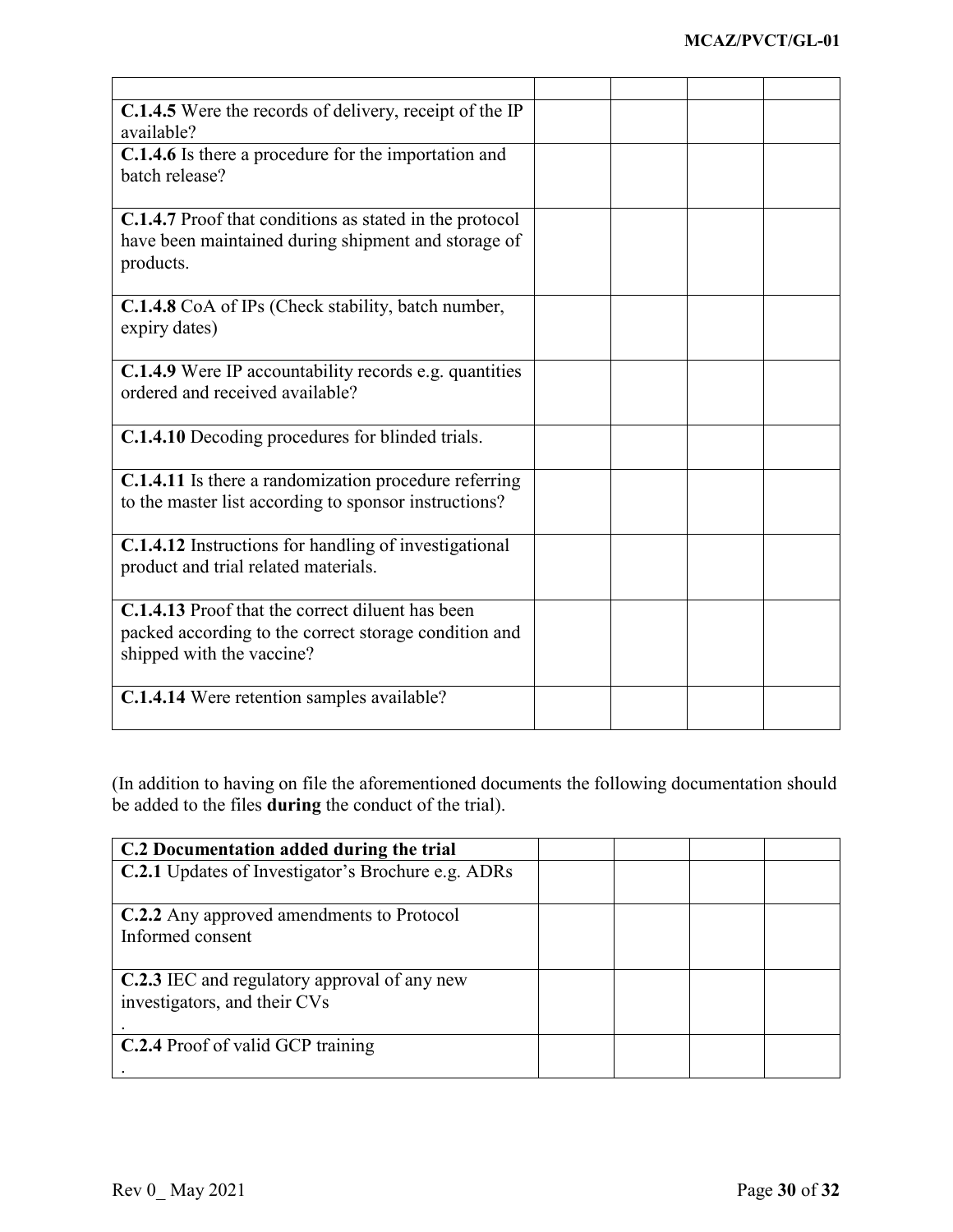| C.2.5 Updates of normal values/ranges for                    |  |  |
|--------------------------------------------------------------|--|--|
| medical/laboratory/technical procedures as supplied          |  |  |
| by the laboratory/contract laboratory.                       |  |  |
| C.2.6 Vaccine accountability documentation and               |  |  |
| correct use of the product according to the protocol         |  |  |
| and IP management.                                           |  |  |
| C.2.7 Shipment documentation of any new batches of           |  |  |
| IPs including CoA, batch release and temperature<br>control. |  |  |
| C.2.8 Communication other than monitoring visits             |  |  |
| Letters Meeting minutes and agendas notes of                 |  |  |
| telephone calls                                              |  |  |
| C.2.9 Signed Informed Consents                               |  |  |
| C.2.10 Source documents e.g. X-ray, serology print           |  |  |
| out, diary cards.                                            |  |  |
| C.2.11 Signed and dated CRFs.                                |  |  |
|                                                              |  |  |
| C.2.12 SAE reporting to sponsor.                             |  |  |
| C.2.13 Reporting of any serious unexpected ADR and           |  |  |
| relevant information to NRA and IEC where required.          |  |  |
| C.2.14 Progress reports to IEC.                              |  |  |
| C.2.15 Participant screening log.                            |  |  |
| C.2.16 Participant identification code list.                 |  |  |
| C.2.17 Participant enrolment log.                            |  |  |
| C.2.18 Study team signature sheet with delegated             |  |  |
| functions by PI.                                             |  |  |
| C.2.19 Retained biological samples (records, storage         |  |  |
| conditions).                                                 |  |  |
| C.2.20 All deviations e.g. inclusive criteria (waiver)       |  |  |
| recorded.                                                    |  |  |
| C.2.21 All deviation e.g. inclusive/exclusive criteria       |  |  |
| (waiver) recorded.                                           |  |  |
|                                                              |  |  |